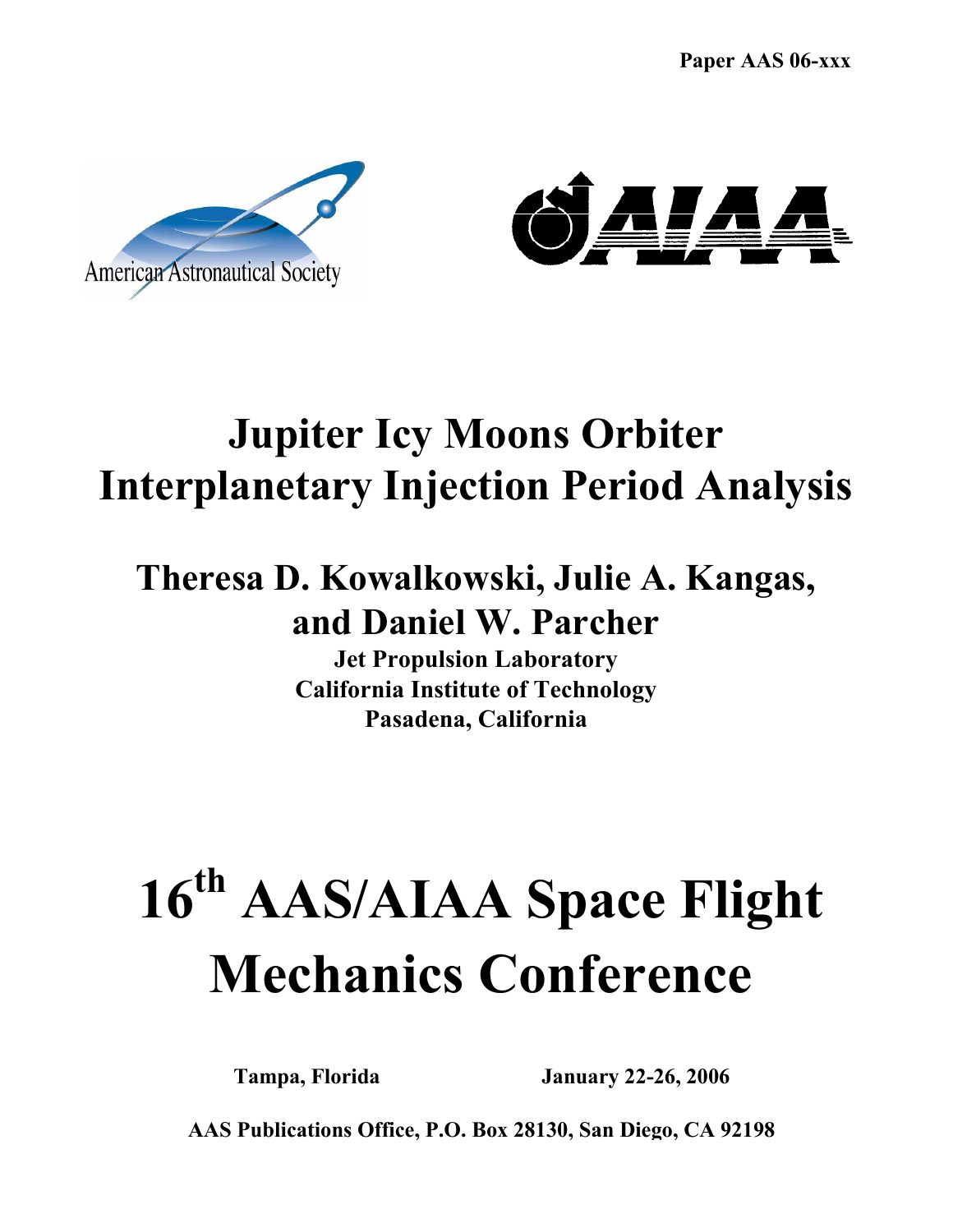## JUPITER ICY MOONS ORBITER INTERPLANETARY INJECTION PERIOD ANALYSIS

### Theresa D. Kowalkowski,<sup>\*</sup> Julie A. Kangas,<sup>†</sup> and Daniel W. Parcher<sup>‡</sup>

This paper investigates the sensitivity of the planned Jupiter Icy Moons Orbiter mission to variations in interplanetary injection date, magnitude, and direction, starting in a low-Earth assembly orbit. These results are used to determine the frequency and number of injection opportunities from a precessing assembly obit. It is shown that the use of a low-thrust propulsion system with a nuclearelectric power source would allow the interplanetary trajectory performance to be relatively insensitive to variations in injection conditions. This result yields many injection opportunities due to the long injection period and consecutive orbits with favorable geometry.

#### INTRODUCTION

The proposed Jupiter Icy Moons Orbiter (JIMO) mission would employ a nuclear-electric propulsion (NEP) system to both rendezvous with Jupiter and explore three of its "icy" satellites: Callisto, Ganymede, and Europa. It is well-documented that highly-efficient electric-propulsion systems allow interplanetary missions to deliver more mass and/or reduce the flight times to their targets.<sup>1-12</sup> The NEP system is an enabling technology for the planned JIMO mission because of the mission's high ∆V requirements.

The JIMO architecture considered here calls for multiple launches into a low-Earth assembly orbit. After assembly completion, the spacecraft would inject to a positive Earth-departure energy  $(C_3)$ . In this paper, we investigate the mass-performance impact of varying the interplanetary injection date on four different trajectories: 6-year direct, 7.5-year direct, 6-year Earth gravity assist, and the JIMO Reference Trajectory representation (a 5.5-yr direct case). Next, we explore the effects of variations in the injection burn direction and magnitude. Finally, these results are used to ascertain the frequency and number of injection opportunities from the precessing assembly orbit.

#### DEFINITIONS AND MODELS

l

The term injection refers to the departure from the assembly orbit onto an interplanetary trajectory. The injection period is defined as the number of consecutive days during which the spacecraft can inject

<sup>\*</sup> Member of Engineering Staff; Guidance, Navigation, and Control Section; Jet Propulsion Laboratory, California Institute of Technology, Mail Stop 301-150, 4800 Oak Grove Drive, Pasadena, California, 91109-8099. E-mail: Theresa.D.Kowalkowski@jpl.nasa.gov. Phone: (818) 354-4699. Fax: (818) 393-7116.

<sup>†</sup> Senior Member of Engineering Staff; Guidance, Navigation, and Control Section; Jet Propulsion Laboratory, California Institute of Technology, Mail Stop 301-150, 4800 Oak Grove Drive, Pasadena, California, 91109-8099. E-mail: Julie.A.Kangas@jpl.nasa.gov. Phone: (818) 354-8285. Fax: (818) 393-7413.

<sup>‡</sup> Member of Engineering Staff; Guidance, Navigation, and Control Section; Jet Propulsion Laboratory, California Institute of Technology, Mail Stop 230-205, 4800 Oak Grove Drive, Pasadena, California, 91109-8099. E-mail: Daniel.W.Parcher@jpl.nasa.gov. Phone: (818) 393-0457. Fax: (818) 393-4215.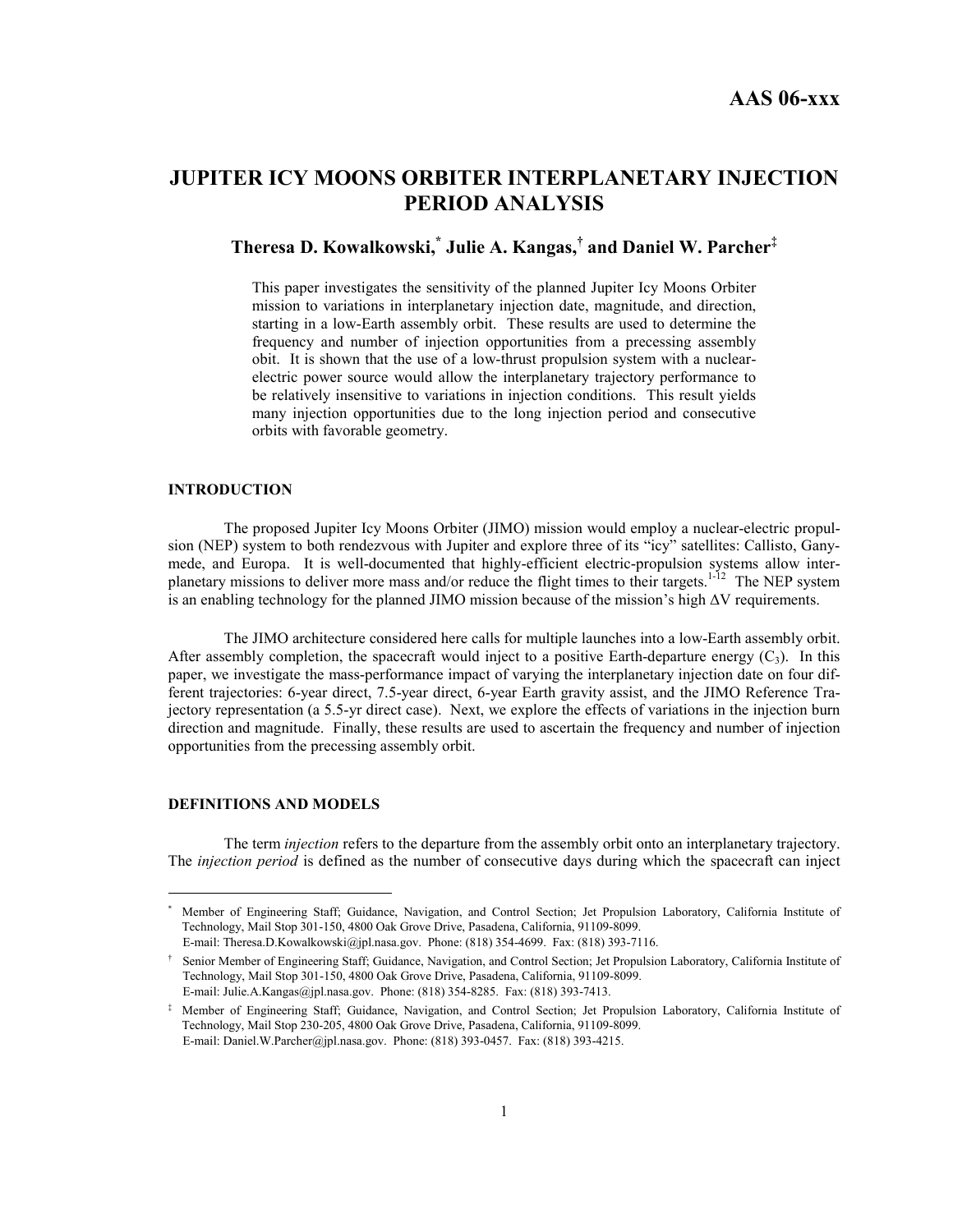and still deliver sufficient mass to Jupiter. This is analogous to a conventional launch period, but the proposed JIMO architecture requires the distinction between launch and injection because the spacecraft could spend a substantial amount of time in the assembly orbit (weeks or more).

We define the *injection vector sensitivity* to be the effects of deviations in the magnitude and direction of the injection burn from their optimized values. Although we do not model the finite burn, we introduce dispersions in the optimal values of the Earth departure  $V_{\infty}$  (hyperbolic excess velocity) vector.

Finally, an *injection opportunity* is defined as each time the spacecraft and the assembly orbit are aligned in the proper injection direction, within a specified tolerance. Because the node of the assembly orbit precesses around the Earth, not every orbit will have an injection opportunity.

The spacecraft is assumed to have a 180 kW nuclear power supply with a 7000 second specific impulse (Isp) and an efficiency of 70% (corresponding to 3.67 N of thrust and a 5.35x10<sup>-5</sup> kg/s mass flow rate). The spacecraft is constrained to coast for 60 days after injection for reactor commissioning. When the initial mass and departure energy are optimized, the injection vehicle curve shown in Figure 1 is used.



Figure 1 – Injection vehicle performance curve

The majority of the trajectory optimization studies in this paper were performed with the Mission Analysis Low-Thrust Optimization program (MALTO). MALTO is a patched-conic propagator that models low-thrust arcs as a series of small, impulsive maneuvers and maximizes the final mass of the spacecraft.<sup>13</sup> The only forces modeled are the sun's gravity and the spacecraft thrust. No other bodies have mass, and solar radiation pressure is not included. For rendezvous with Jupiter, the spacecraft matches Jupiter's position and velocity, but the planet itself has no gravitational pull. Earth departure is from a massless Earth, and gravity-assist maneuvers are modeled as instantaneous rotations of the  $V_{\infty}$  vector.

A few select analyses were carried out using Mystic, a low-thrust trajectory optimization tool that also maximizes the final mass of the spacecraft.<sup>14</sup> Mystic fully integrates trajectories with low-thrust arcs modeled as a series of continuous-thrust segments. The thrust has a constant magnitude and direction over a given segment. In these studies, the forces modeled are the Sun's gravity, Mars's gravity, Jupiter's gravity, (with no oblateness for any of the planets) and the spacecraft thrust. Earth's gravity was not modeled; the trajectory starts at the center of the massless Earth (as in the MALTO analyses). No solar radiation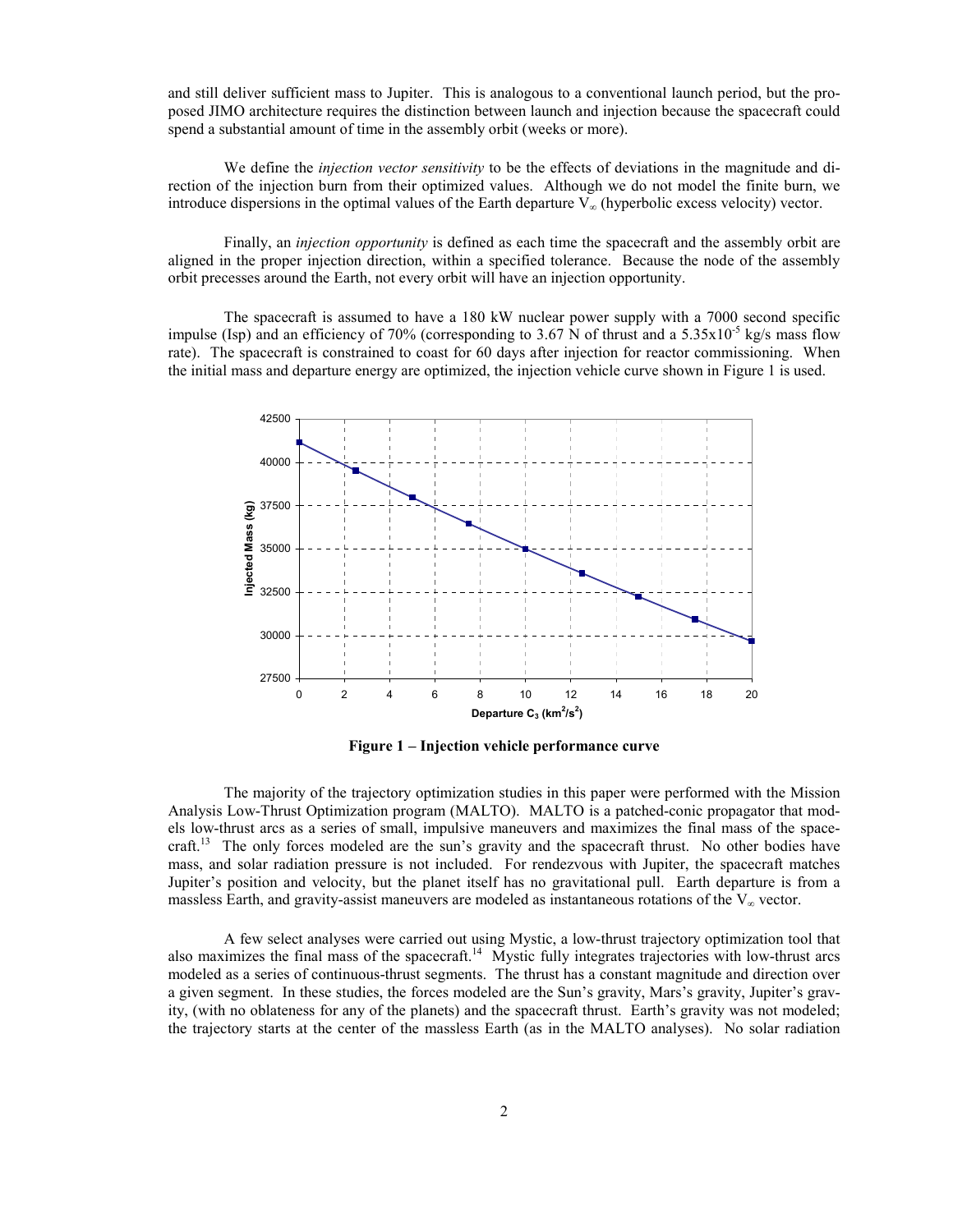pressure was modeled, either. Mystic targeted a final distance from Jupiter of less than 2,000,000 km at less than  $0 \text{ km}^2/\text{s}^2$  two-body energy with respect to Jupiter.

Although it is a lower-fidelity tool than Mystic, MALTO's speed and ease of use makes it particularly well-suited to performing parametric studies. We will show that the results from MALTO are somewhat conservative relative to Mystic but the MALTO findings are an excellent indicator of trends and overall behavior.

For the investigation of injection opportunities, a representative assembly orbit of 400 km altitude and inclination of 28.5º was propagated with a 50x50 Earth gravity field. The initial right ascension of the ascending node (RAAN) was chosen such that the first injection opportunity would be available soon after the open of the injection period.

#### TRAJECTORY CASES

Although the planned JIMO mission assumed a baseline trajectory, called the Reference Trajectory,<sup>15</sup> we present results from three additional trajectory types. Many of the analyses on these other trajectories preceded and influenced the selection of the Reference Trajectory type. In addition, the results presented here are documented for the sake of potential future mission design efforts.

Three of the four representative trajectories in this paper use the injection vehicle performance curve given in Figure 1. The fourth trajectory assumes a bounded departure  $C_3$  magnitude and mass, discussed below. All four trajectories were optimized assuming a fixed flight time, but the software optimized the injection and arrival dates, the injection vector, and the corresponding initial mass. Each trajectory is assigned a case number for the sake of discussion, but no priority is implied by the numbering scheme.

The trajectory designated Case 1 is a 6-year direct case to Jupiter with a little more than 1.5 heliocentric revolutions (see Table 1). Case 1 has only one optimal coast arc and the rest of the time is spent thrusting (Figure 2). Case 2 is also a direct trajectory but with a 7.5-year flight time and just under 2.5 solar revolutions. This case has two optimal coasting arcs: the first is after about 1.5 revolutions, and the second is prior to the Jupiter-rendezvous thrust period.

|      |              | Traj.      |       | Flight<br>Time | Optimized<br>Injection | <b>Optimized</b><br><b>Arrival</b> | Injection<br>$C_3$ | Injection<br><b>Mass</b> | <b>Arrival</b><br><b>Mass</b> |
|------|--------------|------------|-------|----------------|------------------------|------------------------------------|--------------------|--------------------------|-------------------------------|
| Case | Software     | Type       | Revs. | (yrs)          | Date                   | Date                               | $(km^2/s^2)$       | (kg)                     | (kg)                          |
|      | <b>MALTO</b> | Direct     | 1.5   | 6              | 10/20/2015             | 12/20/2021                         | 5.06               | 37.925                   | 30,451                        |
| 2    | <b>MALTO</b> | Direct     | 2.5   | 7.5            | 12/21/2014             | 06/21/2022                         | 0.33               | 40.932                   | 32.471                        |
| 3    | <b>MALTO</b> | <b>EEJ</b> | 2.5   | 6              | 02/19/2015             | 02/19/2021                         | 2.73               | 39,385                   | 32,945                        |
| 4a   | Mystic       | Direct     | 1.5   | 5.5            | 12/09/2015             | 06/10/2021                         | 10.0               | 36,000                   | 30,886                        |
| 4b   | MALTO        | Direct     | 15    | 5.7            | 12/26/2015             | 09/19/2021                         | 10.0               | 36,000                   | 29,957                        |

Table 1 – Summary of trajectory characteristics

The Case 3 trajectory is the final trajectory that uses the injection vehicle performance curve. This trajectory has a 6-year time of flight, like Case 1, but it includes an Earth gravity assist, making it an Earth-Earth-Jupiter (EEJ) trajectory. The trajectory is referred to as a  $3:2i$  trajectory<sup>11</sup> because there are approximately three Earth revolutions during the nearly two spacecraft revolutions on the Earth-Earth transfer, and the Earth flyby occurs when the spacecraft is moving inbound toward the Sun, as shown in Figure 2. The spacecraft was constrained to an Earth flyby radius of at least 7000 km. After the Earth gravity assist, there is roughly half a revolution on the Earth-Jupiter leg.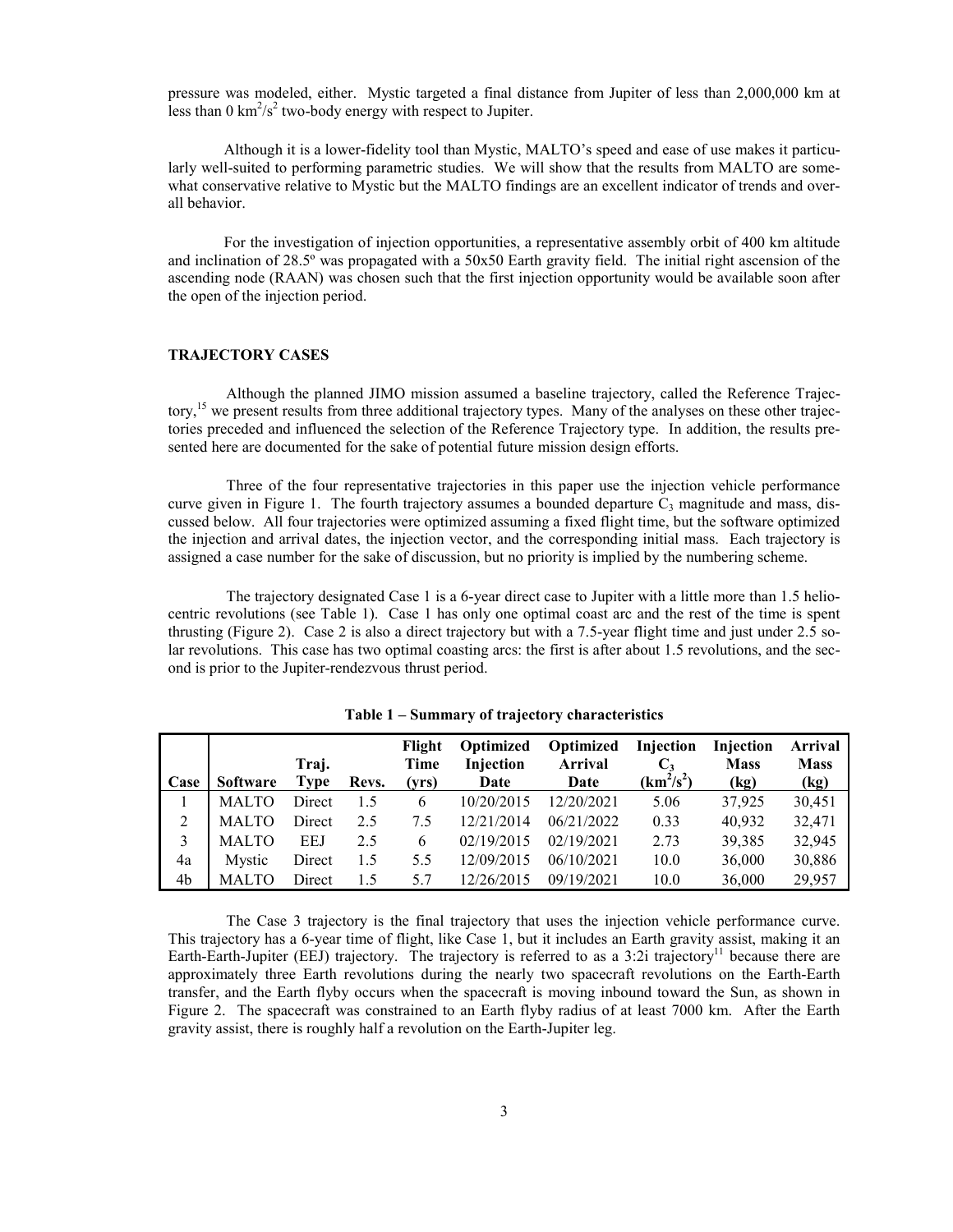

Figure 2 – Trajectory Cases 1-3. Case 1 is a 6-year direct trajectory, Case 2 is a 7.5-year direct trajectory, and Case 3 is a 6-year Earth-Earth-Jupiter (EEJ) trajectory.

The last trajectory is Case 4, and it is a representation of the interplanetary portion of the proposed JIMO Reference Trajectory.<sup>15</sup> This trajectory does not use the injection vehicle curve given in Figure 1 but instead has a constrained injection energy and mass. The JIMO architecture assumed for Case 4 has upper stages capable of injecting 36,000 kg to  $C_3$ =10 km<sup>2</sup>/s<sup>2</sup>. Since the planned launch vehicle would only be able to loft a 36,000 kg spacecraft into the assembly orbit, injecting to a lower  $C_3$  could not result in a higher initial mass. The optimization programs described above were free to use a lower energy, but lower injection energies did not yield a greater initial mass.

Case 4 is a direct trajectory and is subdivided into Cases 4a and 4b (see Figure 3). Case 4a was generated using Mystic, the high-fidelity low-thrust optimization tool, and was constrained to a 5.5-year flight time. Case 4b was produced with MALTO and was crafted to resemble the Mystic representation in terms of optimal coast arcs and thrusting periods.



Figure 3 – Mystic (4a) and MALTO (4b) representations of the Reference Trajectory

Case 4b is allowed a longer flight time (5.7 years) and an arrival  $V_{\infty}$  magnitude of 0.5 km/s to accommodate the two major differences between MALTO and Mystic in the Jupiter arrival models and constraints. First, MALTO requires an exact match in position with Jupiter, but a non-zero  $V_{\infty}$  magnitude can be permitted (positive energy). Mystic, on the other hand, allows the spacecraft to be 2,000,000 km from the center of Jupiter at the trajectory's end state, but the two-body energy with respect to Jupiter was re-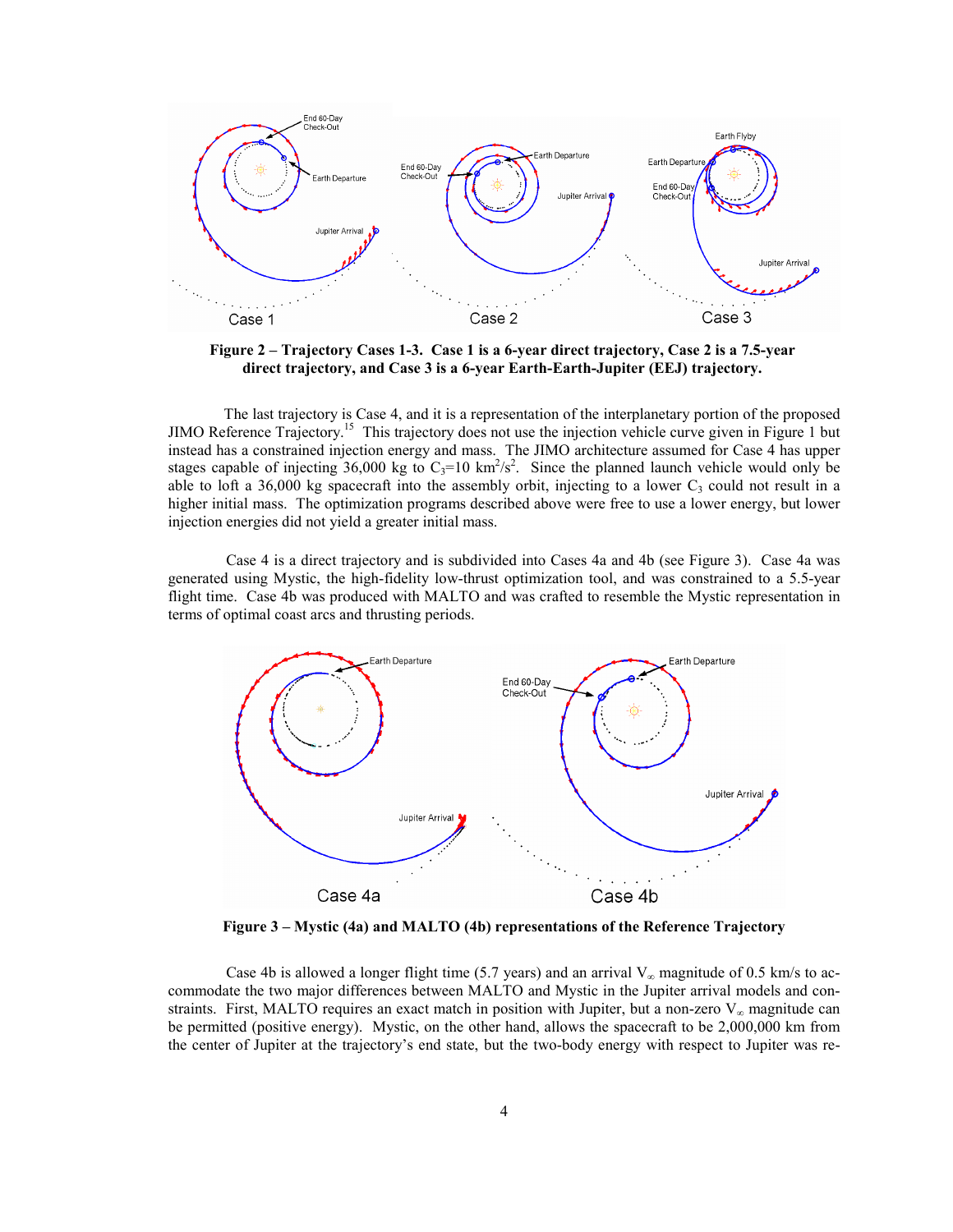quired to be less than or equal to 0  $km^2/s^2$ . Second, Mystic models Jupiter's gravity while MALTO does not.

Hence, Case 4b uses different constraints than Case 4a, but both trajectories exhibit very similar thrust profiles, which was desired to yield comparable sensitivities to injection conditions. While Case 4b's final mass is lower than Mystic's (Table 1), it is shown in a later section that the sensitivity to the injection vector is quite similar for both.

#### INJECTION PERIOD

#### Approach

The objective behind a launch period analysis is to determine the sensitivity of the delivered mass to sub-optimal launch dates near the optimal value. This is normally done to account for any issues with equipment, software, weather, or any other circumstances that might occur just prior to launch preventing launch from occurring at the optimal time. The analysis performed here differs from that somewhat since we are examining the performance sensitivity to interplanetary injection from the assembly orbit, rather than launch from the ground. As a result, the injection period must account for a different suite of problems such as delays in on-orbit assembly, delays in component launches, or spacecraft hardware or software problems.

To determine the injection period sensitivity, we examine each of the trajectories listed in the previous section, in addition to examining different mission scenarios and alternate trajectory families. We begin with a discussion of the injection periods for trajectory Cases 1 through 4a. Next, we expand this analysis to include alternative arrival dates and trajectory types in the hopes of increasing the injection window. Since delays to injection may occur after the spacecraft has been launched into the assembly orbit, the spacecraft mass and injection  $C_3$  must remain fixed at the optimized values for the nominal trajectory. While different trajectory types are explored to extend the injection period, the fixed injection mass and  $C_3$ may be sub-optimal for these additional trajectory families.

The injection period performance profile for the different trajectory scenarios was generated by first optimizing the injection and arrival dates of each case for the fixed flight time given in Table 1. In Cases 1-3, the injection  $C_3$  and mass were also optimized. Then, the optimal arrival date, injection  $C_3$ , and initial spacecraft mass were held fixed while the injection date was varied parametrically. The optimized arrival date was retained to preserve the tour of the Jovian system, which eliminated the need for a complicated and time-consuming redesign of the moon tour. Finally, the thrust profile was re-optimized at each value of the injection date to deliver the greatest possible mass to Jupiter.

#### **Results**

The injection period for trajectory Cases 1-4a is shown in Figure 4 in percent change of delivered mass with respect to the optimal value. Normalizing the delivered mass by the optimal value for each case and plotting the results together provides some insight into the relative sensitivities of the different trajectory types.

#### Case 1

Trajectory Case 1 is the most sensitive to suboptimal injection dates in terms of delivered mass. However, the performance penalty for injecting prior to the optimal date is less than the penalty for late injection. A 100-day injection period requires only a 1.5% loss in performance with respect to the optimal delivered mass. The fact that Case 1 is the most sensitive to suboptimal injection dates is partly due to the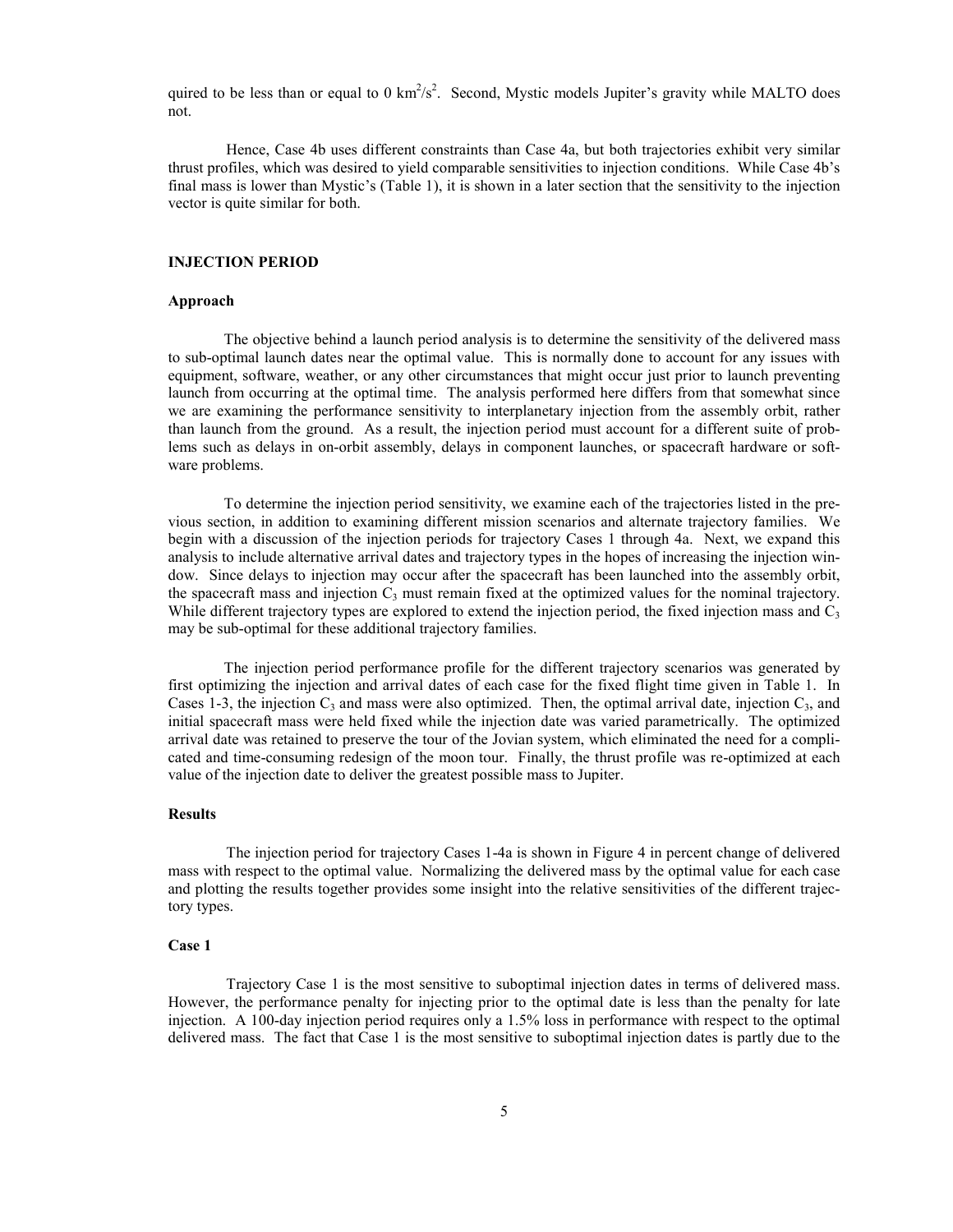short flight time. Only Case 4a is shorter, and it benefits from Jupiter's gravitational pull on approach to rendezvous, whereas this case does not. Case 3 has a comparable flight time, but the Earth gravity assist appears to offer reduced sensitivity to the injection date.

As injection is moved past the optimal injection date, Case 1, as with all of the cases here, reaches a point where the delivered mass begins to drop off quite quickly. This "cliff" effect in the performance is caused by the shortening, and eventually the closing, of optimal coast arcs in the trajectory. The result is a fairly inefficient thrust profile that sacrifices a significant amount of propellant to achieve the required arrival date. The performance "cliff" in Case 1 occurs almost immediately as the injection date is delayed from the optimal value. Case 1 has the fewest optimal coast arcs of all the trajectories considered (Figure 2), so it is expected that it would be the most sensitive to sub-optimal injection conditions.



Figure 4 – Interplanetary trajectory performance sensitivity to injection date

#### Case 2

j

The performance curve for trajectory Case 2 is also shown in Figure 4. The optimal  $C_3$  at the starting point for this trajectory is the lowest of all of the cases  $(0.33 \text{ km}^2/\text{s}^2)$ . The low initial C<sub>3</sub> is a result of the longer flight time and additional heliocentric revolution for this Case. Both of these characteristics contribute to a substantially reduced sensitivity to the injection period.

Early injection in this case results in an increase in mass due to increased flight time. Since the  $C_3$ is low, the trajectory benefits more from the increased flight time than it loses from the change in injection geometry. As a result, an injection period for this is indefinite. Consider as an example the case where the injection  $C_3$  is zero. In this case, "injection" simply refers to waiting for the most opportune time to begin thrusting for Earth departure. This means that the spacecraft can be "injected" to a  $C_3$  of zero at any time prior to the optimal date, and as long as thrusting starts at the optimal point, no performance is lost.<sup>§</sup> A similar effect is occurring in Case 2.

<sup>§</sup> The Earth is modeled as a massless body in these trajectory scenarios.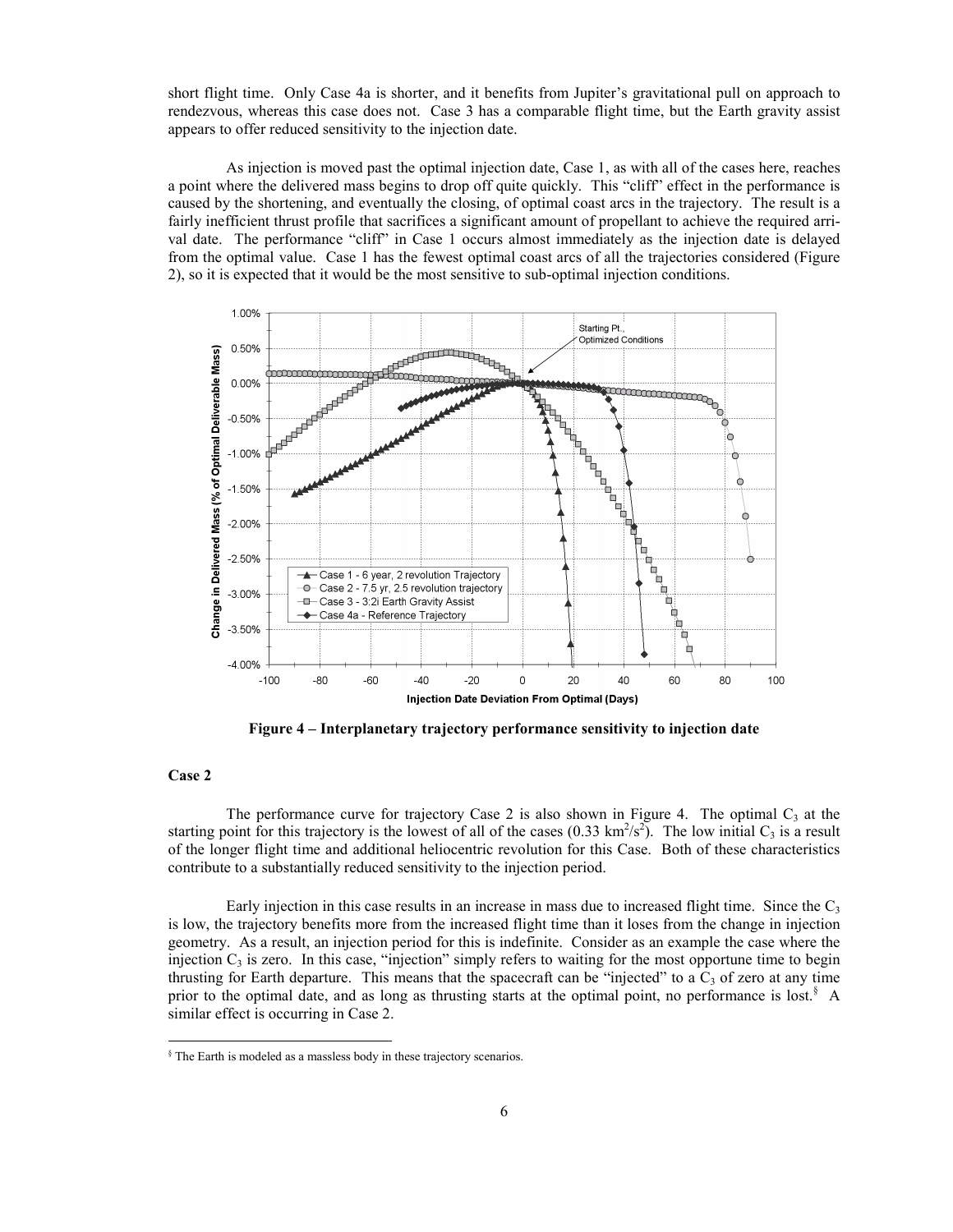Note that the "cliff" in performance exists for this case much as it did in Case 1. In this case, the sudden drop in performance occurs roughly 70 days after the optimal injection point. This is significantly later than the results for the other trajectories. Again, the low  $C_3$  results in a lack of sensitivity to suboptimal injection geometries, while having additional flight time (1.5 years over trajectory Case 1, for example) means that optimal coast arcs are longer, and don't close until the injection date delay is more significant.

#### Case 3

Also shown in Figure 4 is the injection period performance for the 3:2i Earth gravity-assist case (trajectory Case 3). For the gravity assist case, injecting less than 30 days early results in an increase in delivered mass due to the corresponding increase in flight time. However, the delivered mass begins to decrease again when injection occurs more than 30 days early. This is due to the change in phase angle between Earth and Jupiter. Once again, we see that injecting after the optimal point causes a sudden, although less severe, drop off in performance. However, this does not occur until injection has been delayed by two months.

When compared to the other 6-year trajectory, Case 1, the Earth gravity-assist case appears to have less sensitivity to variations in injection date. An injection period of 100 days would yield slightly more than 0.5% loss in delivered mass as compared to the 1.5% loss in Case 1.

#### Case 4a

Finally, the performance vs. injection curve for the JIMO baseline case, trajectory Case 4a, is also shown in Figure 4. The trajectory exhibits low sensitivity to variations in injection date until over a month past the optimal injection date. Injecting early, however, has little performance impact for all of the injection dates investigated here. Allowing the mass at Jupiter capture to reduce by only ~0.35% of the optimal delivered mass results in a generous injection period of over 80 days. As previously stated, the reduced sensitivity of this case versus Case 1 is likely due to the presence of Jupiter's gravity in the trajectory simulation and shortening the final approach thrust arc, which reduces the sensitivity of the trajectory to the changes in flight time and phasing introduced by varying the injection date.

#### Delays in Arrival Date

Our first attempt to mitigate the performance drop off seen in each of the cases in Figure 4 is to simply delay the Jupiter arrival date in integer numbers of Callisto periods. By restricting the delay to integer numbers of Callisto periods, the impact on the capture at Jupiter is minimized since a Callisto flyby on Jupiter approach has been baselined.<sup>15</sup> The arrival date was allowed to "slip" 1 and then 5 Callisto periods, and the parametric variation of injection date was performed as before, though the  $C_3$  and mass were not reoptimized. This simulates what affect a post-launch, but pre-injection delay to the arrival date might have on performance. The Case 1 injection period performance for both the nominal and delayed arrival dates is shown in Figure 5.

The results of all three scenarios shown in Figure 5 indicate that, as before, significantly less performance is lost by injecting early than is lost by injecting late. At injections 20 days past the optimal injection date all three cases lose roughly 5% deliverable mass with respect to each case's optimal value. Delaying the arrival by 5 Callisto periods (83.45 days) delays the "cliff" in performance by only a few days and does little to extend the injection period.

The delivered masses in the delayed arrival cases are higher than the nominal case due to the increased flight time. By increasing the flight time, coast arcs can be extended slightly in the interplanetary trajectory, thereby increasing the efficiency of the thrust and reducing the propellant consumption. Had the case been completely re-optimized (including injection  $C_3$ ) the mass delivered to Jupiter for the delayed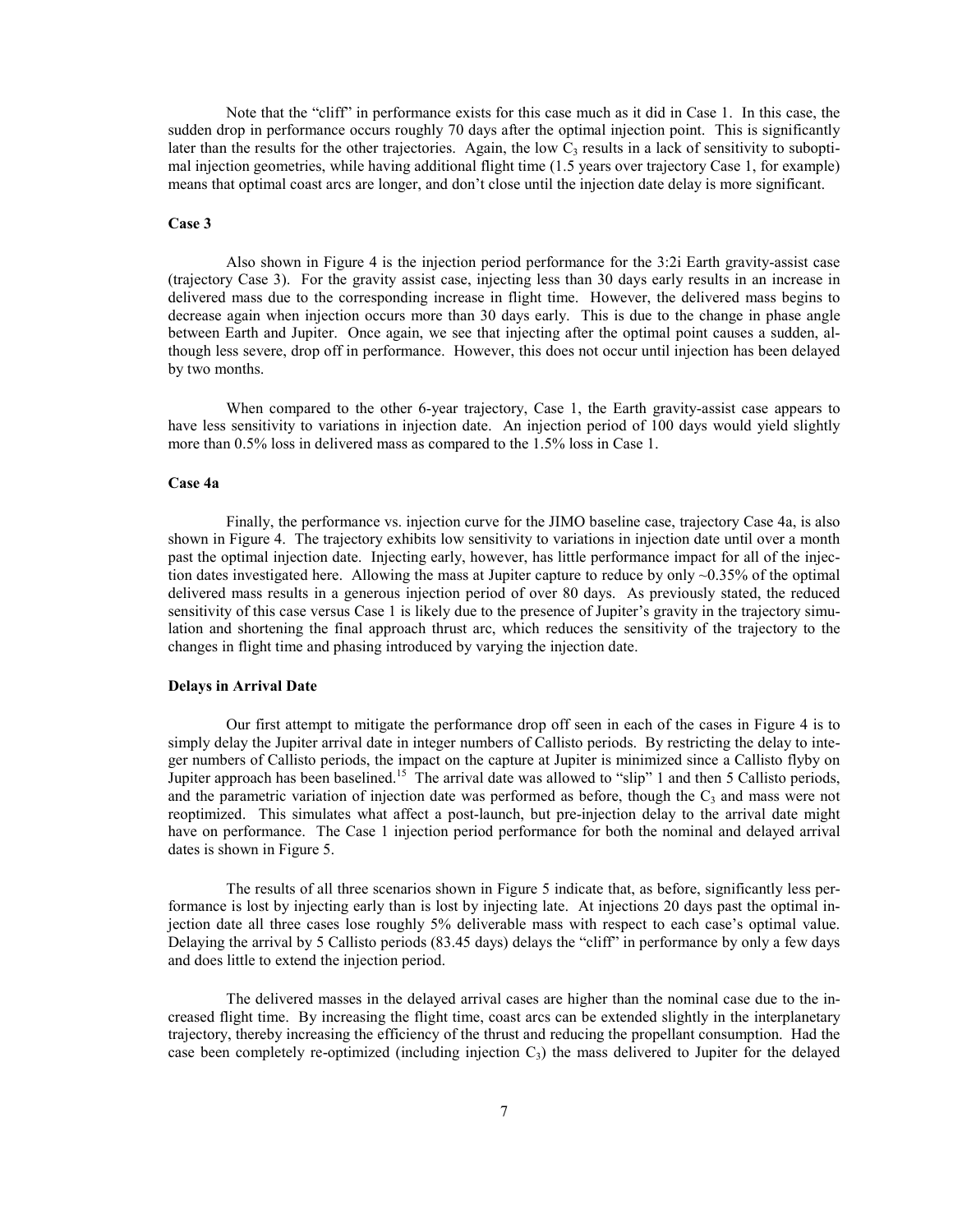arrival case would be even larger. However, the changes to the upper stage propellant loading to achieve these  $C_3$ 's would be difficult to achieve after launch, so this scenario was not investigated further.



Figure 5 – Direct 6-year (Case 1) trajectory injection period and effect of delayed arrival

Since the delays to the arrival date were unable to extend the injection period past the optimal injection date significantly, we began investigating alternative ways to take advantage of a delay in arrival date.

#### Alternate Trajectory Types

Figure 6 shows how considering alternative trajectory families can offer extended injection opportunities. Case A in the figure indicates the performance capability of trajectory Case 1 with its nominal arrival date, also shown in Figure 5. Case descriptions for the other scenarios in Figure 6 are listed in Table 2.

Case B is the same trajectory type as Case A but with the arrival date delayed 5 Callisto periods. Case C in Figure 6 illustrates the performance obtained for a trajectory that arrives roughly 7 months after Case A and performs 2.5 revolutions about the sun, one revolution more than Case A. For this case, the injection  $C_3$  and mass are still constrained to the optimal value for Case A. This is done to simulate the need to switch families after the spacecraft has been launched to the assembly orbit but before it has been injected onto its interplanetary path. This constraint on  $C_3$  and injected mass is the reason that Case C underperforms Cases A and B for injection dates less than +25 days from the nominal.

Finally, we verified that it is indeed possible to delay the injection one Earth-Jupiter synodic period by delaying the arrival date  $\sim$ 13 months in integer numbers of Callisto periods (Case D). Note the sinusoidal behavior of the delivered mass as the injection oscillates between favorable and unfavorable geometries.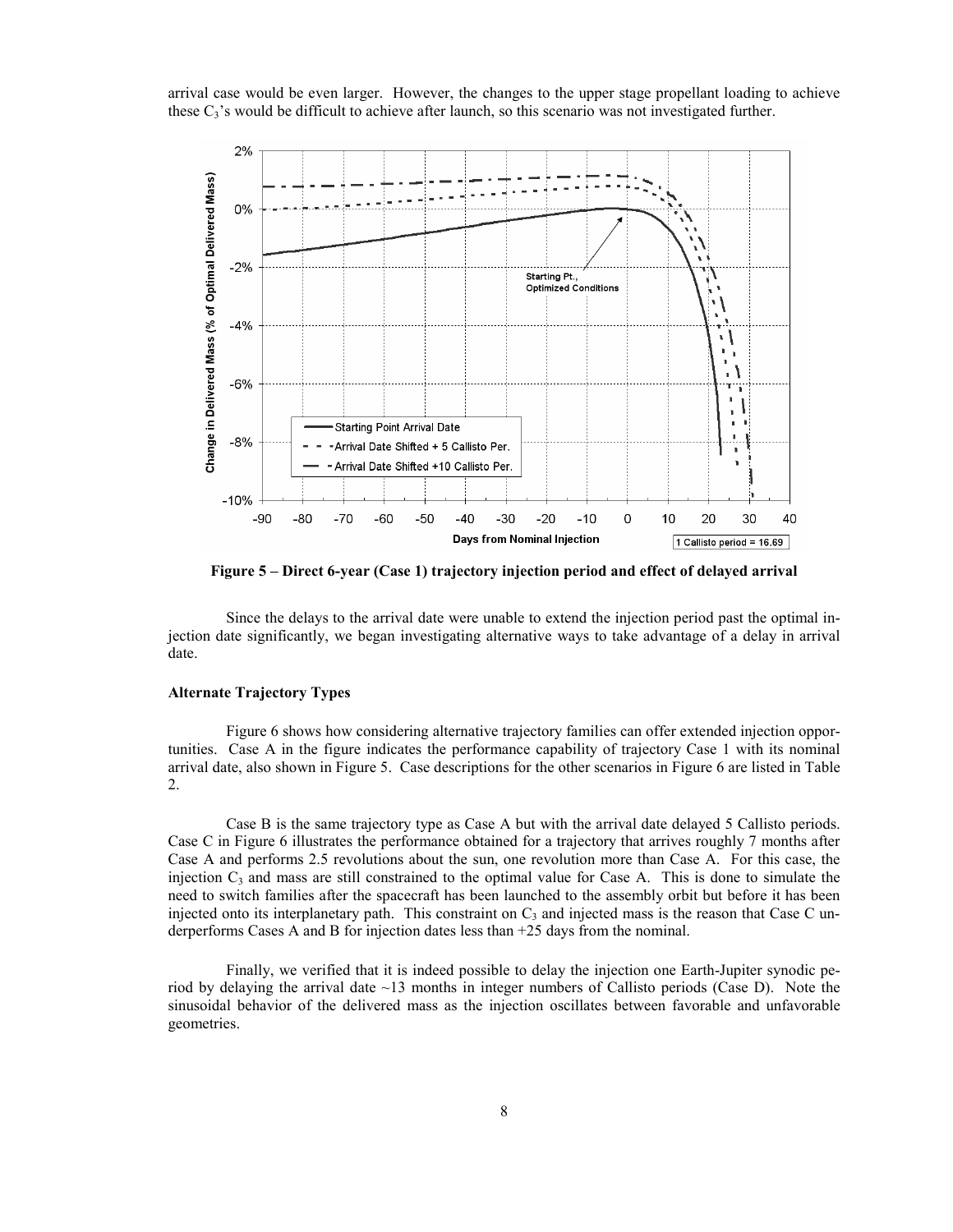|               | <b>Description</b>                                                                                                                                                                                                                            |
|---------------|-----------------------------------------------------------------------------------------------------------------------------------------------------------------------------------------------------------------------------------------------|
| Case A        | Base Case: Optimized for a 6-year flight time with free injection<br>parameters and Jupiter arrival date. The injection $C_3$ (and<br>corresponding initial mass) and Jupiter arrival date were fixed while<br>the injection date was varied. |
| Case B        | Base Case with Modified Arrival Date: Injection parameters fixed at<br>the values for Case A, but the arrival date is delayed 5 Callisto Periods.                                                                                             |
| Case C        | Suboptimal 2.5 Rev Case: Parameters are fixed at the values for Case<br>A, but the arrival date is delayed 12 Callisto Periods $(\sim 7 \text{ mo.})$ and the<br>trajectory family includes an additional half-revolution about the Sun.      |
| <b>Case D</b> | Base Case One Synodic Period Later: Parameters are fixed at the<br>values for Case A, but the trajectory (including arrival date) is shifted<br>one synodic period later.                                                                     |

Table 2 – Descriptions of the four trajectory scenarios illustrated in Figure 6



Figure 6 – Direct 6-year (Case 1) trajectory injection period results; multiple families considered

As with trajectory Case 1, Case 2 shows little performance improvement from a delayed arrival date within a particular trajectory family. This is illustrated by Case B in Figure 7. Each case in Figure 7 is described in detail in Table 3. Case B is the result of moving the arrival date for Case A approximately 6 months into the future, thereby increasing the flight time. Due to the geometry of the trajectory, however, there is very little benefit in this delay. However, when an alternate trajectory family is considered (in this case a 2-rev trajectory indicated by Case C in Figure 7) with an optimal injection date that occurs one year later, it is apparent that one could inject far in advance of the optimal injection date for that trajectory and be able to delay injection further than the previous family would allow with the same delay in arrival date. In the figure, this second trajectory family was constrained to have the same injection  $C_3$  and corresponding initial mass as Case A to simulate an inability to change the spacecraft configuration after launching into the assembly orbit. Note again the sinusoidal behavior in the delivered mass as the injection geometry oscillates between favorable and unfavorable geometries.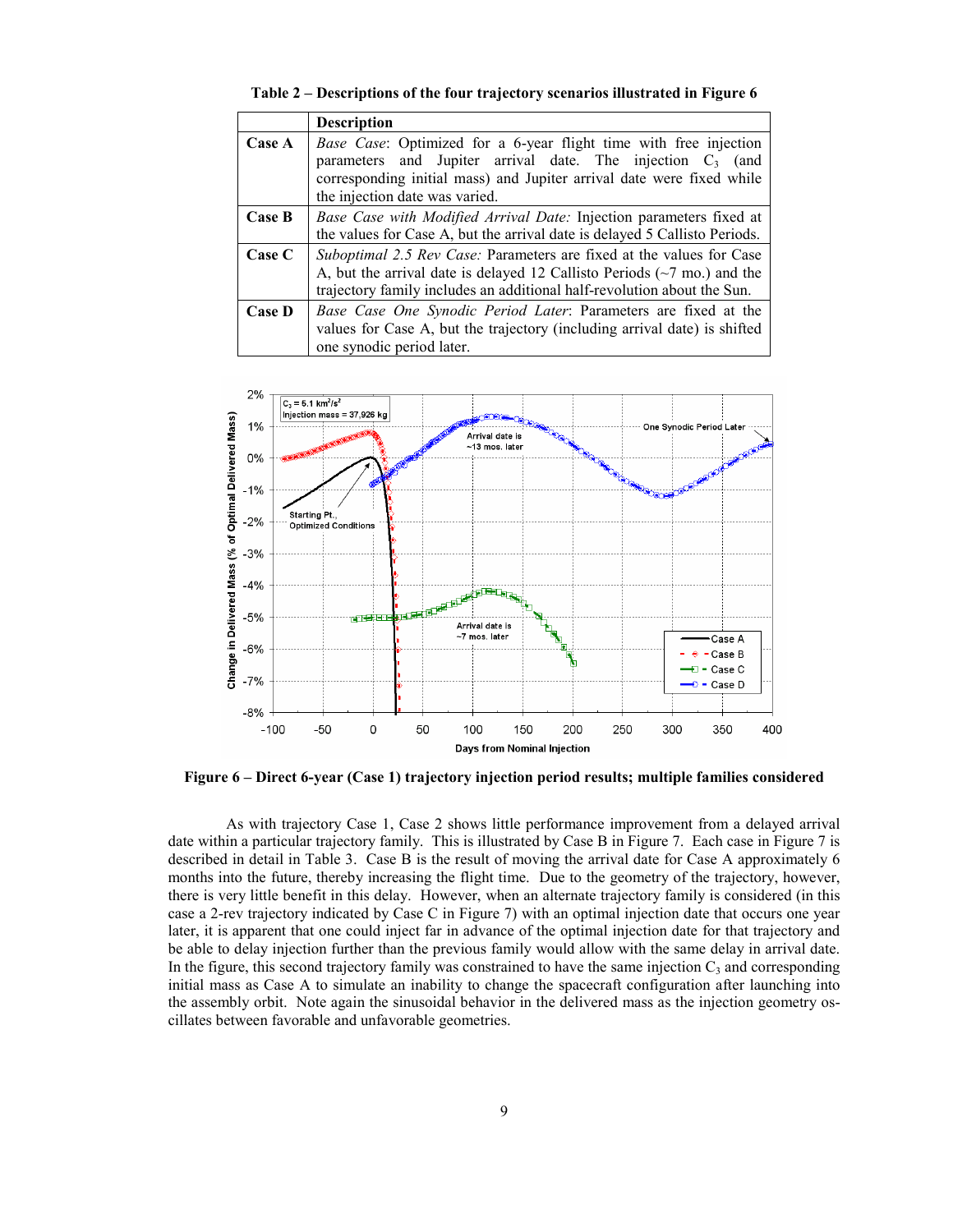|  |  |  |  |  | Table 3 – Descriptions of the three trajectory scenarios illustrated in Figure 7 |  |
|--|--|--|--|--|----------------------------------------------------------------------------------|--|
|--|--|--|--|--|----------------------------------------------------------------------------------|--|

|        | <b>Description</b>                                                                                                                                                                                                                                                                    |
|--------|---------------------------------------------------------------------------------------------------------------------------------------------------------------------------------------------------------------------------------------------------------------------------------------|
| Case A | <i>Base Case:</i> 2.5 revolution trajectory optimized for a 7.5-year flight time<br>with free injection parameters and Jupiter arrival date. Then the injection<br>$C_3$ (and corresponding initial mass) and Jupiter arrival date were fixed<br>while the injection date was varied. |
| Case B | Base Case with Modified Arrival Date: Parameters are fixed at the<br>values for Case A, but the arrival date is delayed 12 Callisto Periods $(66)$<br>months).                                                                                                                        |
| Case C | Suboptimal 2 Rev Case: Parameters are fixed at the values for Case A,<br>but the arrival date is delayed 11 Callisto Periods.                                                                                                                                                         |



Figure 7 – Injection period for trajectory Case 2 and an alternate solution

The drop off in performance for Case C in Figure 7 occurs roughly one year after Cases A and B even though the arrival date was only delayed by half a year relative to the nominal (Case A). This is due to the change in trajectory family. Case C is a trajectory that performs roughly 2 heliocentric revolutions rather than 2.5 revolutions as in Cases A and B. This difference allows Case C to be a generally shorter trajectory at the cost of some delivered mass. The rest of the difference in delivered mass can be accounted for by the suboptimal  $C_3$  and initial mass used for Case C to maintain consistency with the nominal case (Case A). An advanced mission study could be performed to determine an intermediate injection mass and  $C_3$  that would provide nearly equivalent performance for both the 2-rev and 2.5-rev solutions.

In both the 6-year and 7.5-year trajectory examples (Figure 6 and Figure 7), allowing for different families of trajectory and arrival times offers the ability to extend the injection period indefinitely with minor impacts to delivered mass. By examining the alternative solutions that exist, one can trade changes in arrival date with injection period size and performance.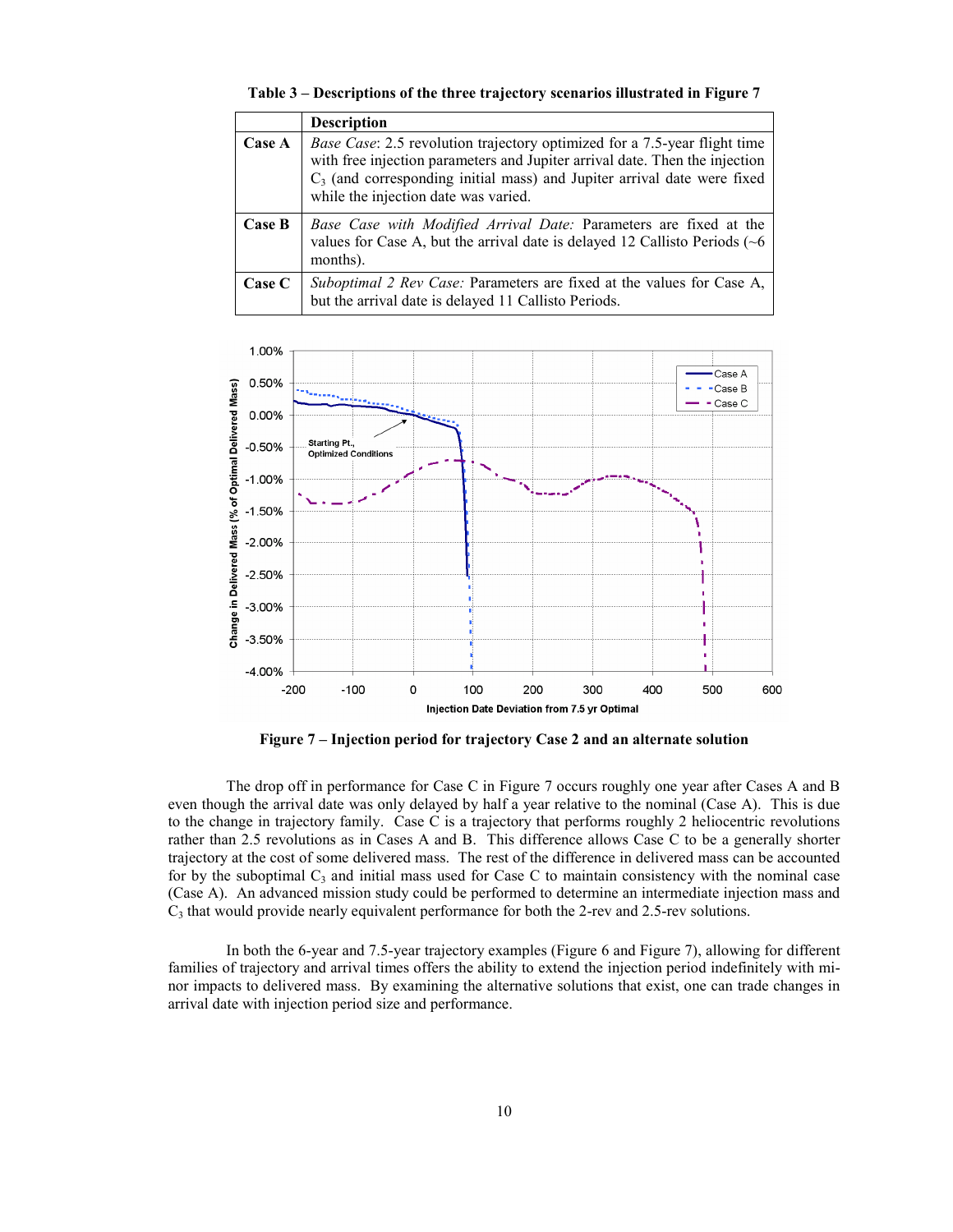#### INJECTION VECTOR SENSITIVITY

#### Approach

The purpose of the injection-vector sensitivity study is two-fold. First of all, the study aims to characterize the trajectories' sensitivities to errors in the injection execution to allow sufficient margins in the mission design. Second, the injection direction perturbations feed directly into the injection opportunities analysis by defining the range of acceptable departure directions about the optimal. This is explained in greater detail in the next section.

In each of the injection vector sensitivity experiments, the departure and arrival dates and the injection mass were held fixed at the optimized values for each trajectory case. The arrival date is maintained to preserve the Jovian tour (as described in the Injection Period section). The injection date and mass are held fixed because it is not reasonable to be able to either predict the injection errors, and therefore optimize the injection date and mass around the errors, or to plan the assembly orbit's orientation in anticipation of exactly when during the injection period the spacecraft will inject. The latter would negate the need for an injection period. Hence, these assumptions are consistent with the study objectives stated above.

The first injection-vector sensitivity experiment explores the effects of introducing deviations in the injection  $C_3$  magnitude. In order to isolate the impact of magnitude versus direction variations, the injection direction is held constant while the magnitude is incrementally increased or decreased from the optimal value. The thrust profile is re-optimized at each step to yield the greatest mass at Jupiter arrival. It is reasonable to assume that the thrust profile could be re-designed in such an event because each trajectory requires coasting for the first 60 days after injection.

The second experiment in this study is the reverse of the first: the injection  $C_3$  is held constant while the direction is modified. Both the right ascension of the injection asymptote (RLA) and the declination of the injection asymptote (DLA) are parametrically varied. (Although we distinguish between launch and injection, we use the conventional terms of RLA and DLA to describe the Earth departure asymptote.) This experiment serves to characterize the sensitivity to small errors in the injection execution as well as to define the acceptable RLA and DLA ranges used in calculating the injection opportunities.

#### Injection  $C_3$  Variation Results

The mass-performance impacts of varying the injection  $C_3$  by  $\pm 10\%$  for trajectory Cases 1 and 3 and  $\pm 20\%$  for Cases 2 and 4 are shown in Figure 8. Each case has its own reference value for the C<sub>3</sub> (see Table 1), however, so a 20% change in Case  $\frac{4}{2}$  (2 km<sup>2</sup>/s<sup>2</sup>), for example, is very different from the same percent change in Case 2 (0.07 km<sup>2</sup>/s<sup>2</sup>). The horizontal axis shows the percent change from the optimal  $C_3$ , and the vertical axis gives the percent change in the final mass (mass at Jupiter arrival) relative to the optimal mass.

In Case 1, the performance impact of an injection under-burn is more significant than with any other trajectory. Case 1 suffers from having only one optimal coast period (Figure 2), so there are limited opportunities to apply additional thrusting to compensate for an underperforming injection burn. The worst instance shown, however, is less than a 1.7% mass decrease for a rather substantial under-burn of 10% of the C<sub>3</sub>. An over-burn, on the other hand, means less  $\Delta V$  must be applied by the electric propulsion system to achieve the Jupiter arrival date. An increase in the  $C_3$  therefore yields a higher final mass, as shown in Figure 8.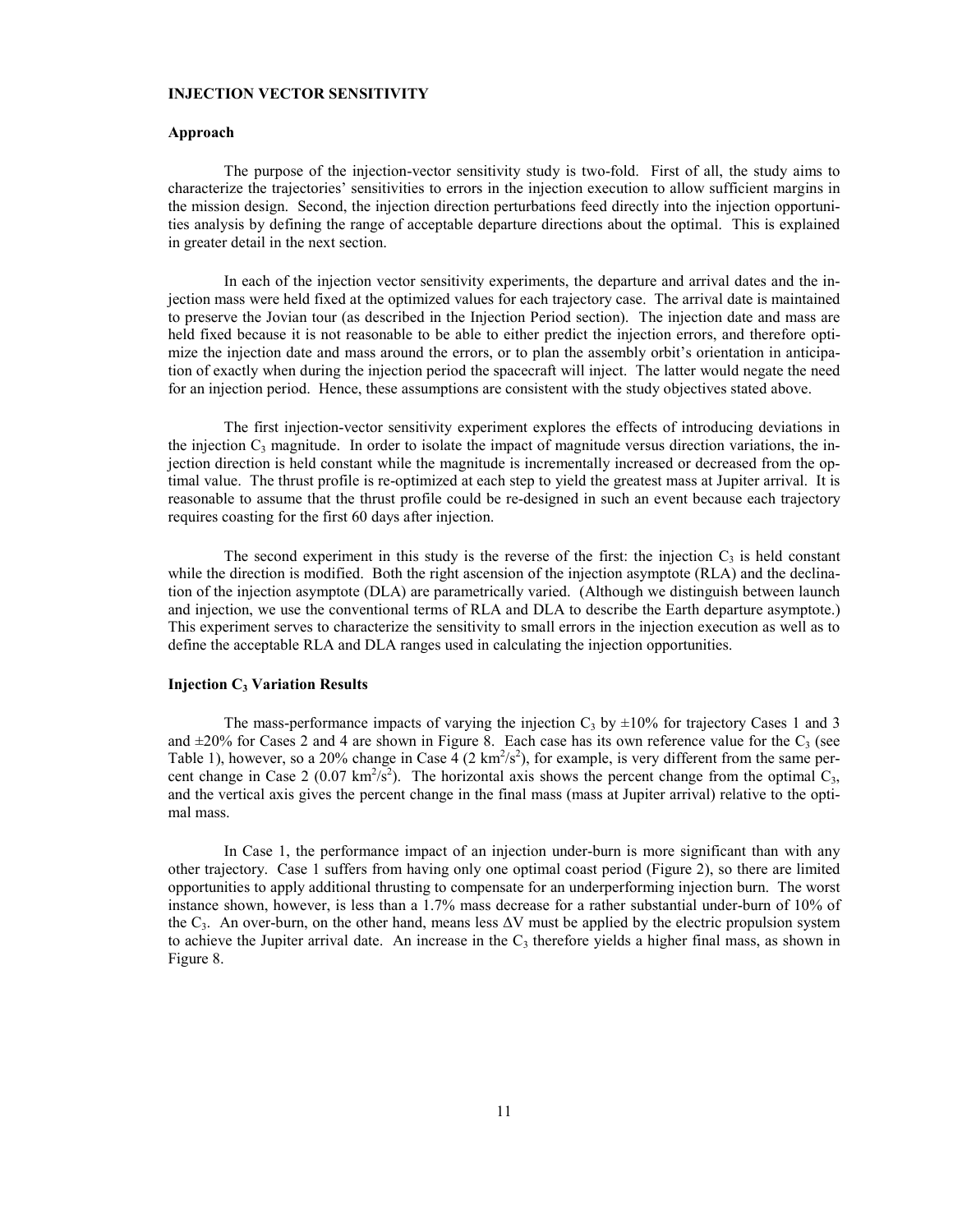

Figure 8 – Mass Impact of Varying the Injection  $C_3$  Magnitude

Case 2, on the other hand, is relatively insensitive to proportionally sizeable changes in the injection C<sub>3</sub>. This is due in a large part to the optimal injection  $C_3$  of only 0.33 km<sup>2</sup>/s<sup>2</sup>, which is an order of magnitude lower than for the other cases. A 20% change in the C<sub>3</sub> is a delta of only 0.07 km<sup>2</sup>/s<sup>2</sup>, so a 20% under-burn would not burden the NEP system with much additional ∆V. Although not shown in Figure 8,  $C_3$  variations of up to  $\pm 50\%$  were computed, but the relative mass changes only ranged from -0.32% to +0.23%. This trajectory also benefits from two optimal coasting periods during its 7.5-year flight time (Figure 2), so there are ample opportunities to make up for any energy lost from the reduced injection  $C_3$ .

Because it is the only trajectory with a gravity assist, Case 3 has a unique set of constraints compared to the other cases. Not only does the spacecraft have to rendezvous with Jupiter on a fixed date, it must also target an Earth flyby to get to Jupiter. Despite this added complexity, Case 3 handles  $\pm 10\%$  C<sub>3</sub> magnitude variations better than Case 1. Even if one considers the actual value of injection energy change, a loss of 0.25  $\text{km}^2/\text{s}^2$  results in a shortfall of 0.47% mass in Case 1 but only 0.39% in Case 3. Figure 2 also shows that Case 3 has several optimal coast arcs where additional thrusting can be applied, which tends to reduce the sensitivity to injection magnitude errors.

The plots of both Cases 4a and 4b in Figure 8 are especially interesting because of how the results from these cases compare to one another. From  $+20\%$  down to nearly -15% of the optimal  $C_3$ , the results from Mystic and MALTO are nearly indistinguishable. In fact, if the  $C_3$  is increased by as much as 50% (not shown in Figure 8), the Case 4b results are still in extremely close agreement with the Case 4a values. This discovery is significant because it validates the use of MALTO, a lower-fidelity preliminary-design tool, for analyzing the effects of injection perturbations. At  $C_3$  magnitude deviations beyond -15%, MALTO provides a more conservative estimate than Mystic, but there is only a 0.3% mass difference between them at a 20% decrease in the injection  $C_3$ .

Overall, the NEP system could produce trajectories that are fairly insensitive to errors in the  $C_3$ magnitude. In all cases studied, an over-burn means that less low-thrust ∆V is required, so less propellant is expended on the interplanetary trajectory. As for instances of an under-burn, even the most sensitive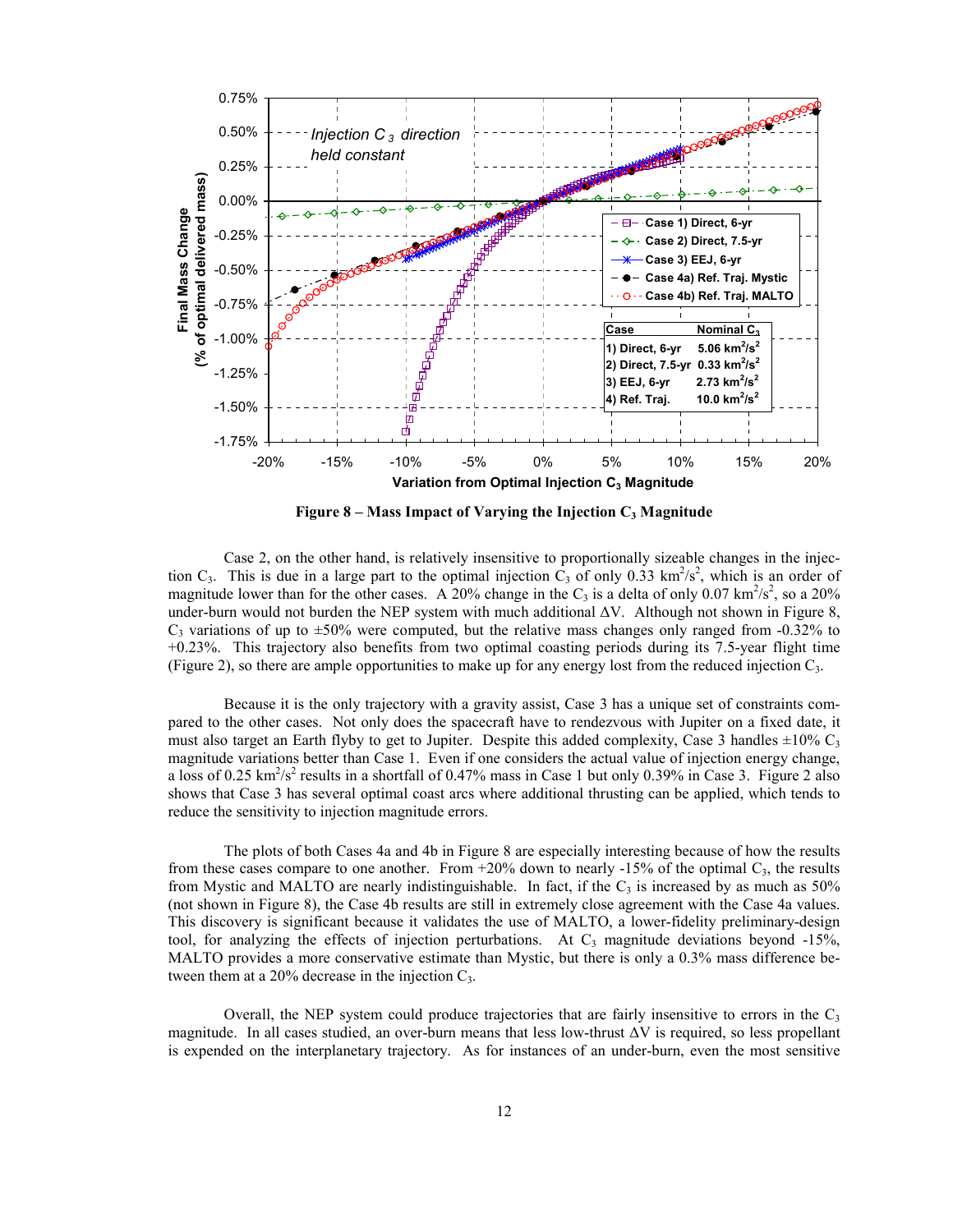case, Case 1, can tolerate a 5% reduction in the  $C_3$  and still only have the mass at Jupiter diminished by 0.5%. The same mass reduction limit of 0.5% can be maintained on Case 4, the Reference Trajectory, with an injection underperformance of 15%!

#### Injection Asymptote Variation Results

Having shown that using nuclear-electric propulsion can result in a low sensitivity to injection magnitude errors, we now turn to the question of how a NEP trajectory is impacted by deviations in the injection asymptote. The optimal injection directions, RLA and DLA,\*\* are given in Table 4. The differences in the optimal RLA and DLA for Cases 4a and 4b are attributed to their different injection dates. The geometry of the injection is tied to the Earth's location at the injection epoch, and Case 4b injects about 15 days later than Case 4a (see Table 1). Since the Earth moves roughly 1º/day in its orbit, the 15º RLA difference between Cases 4a and 4b is expected.

| Case           | Optimal<br>RLA (deg) | Optimal<br>DLA (deg) |
|----------------|----------------------|----------------------|
|                | 122.8                | 20.5                 |
| 2              | 182.8                | 1.6                  |
| 3              | 234.7                | $-19.4$              |
| 4a             | 170.2                | 5.7                  |
| 4 <sub>h</sub> | 185.6                | $-0.9$               |

Table 4 – Optimal Injection Direction for Each Trajectory Case\*\*



Figure 9 – Mass Impact of Varying the in Injection Direction on Trajectory Case 2

Figure 9 shows the mass impact of varying the RLA and DLA by  $\pm$ 5<sup>o</sup> on Case 2. The two horizontal axes give the amount of change from the optimal injection direction. The vertical axis represents the percent change in mass at Jupiter arrival relative to the mass when injecting in the optimal direction. Note that injecting 5º from the optimized values of both RLA and DLA results in a tiny mass change of less than

 $\overline{a}$ 

<sup>\*\*</sup> Earth Equator and Equinox of J2000 inertial reference frame (EME2000)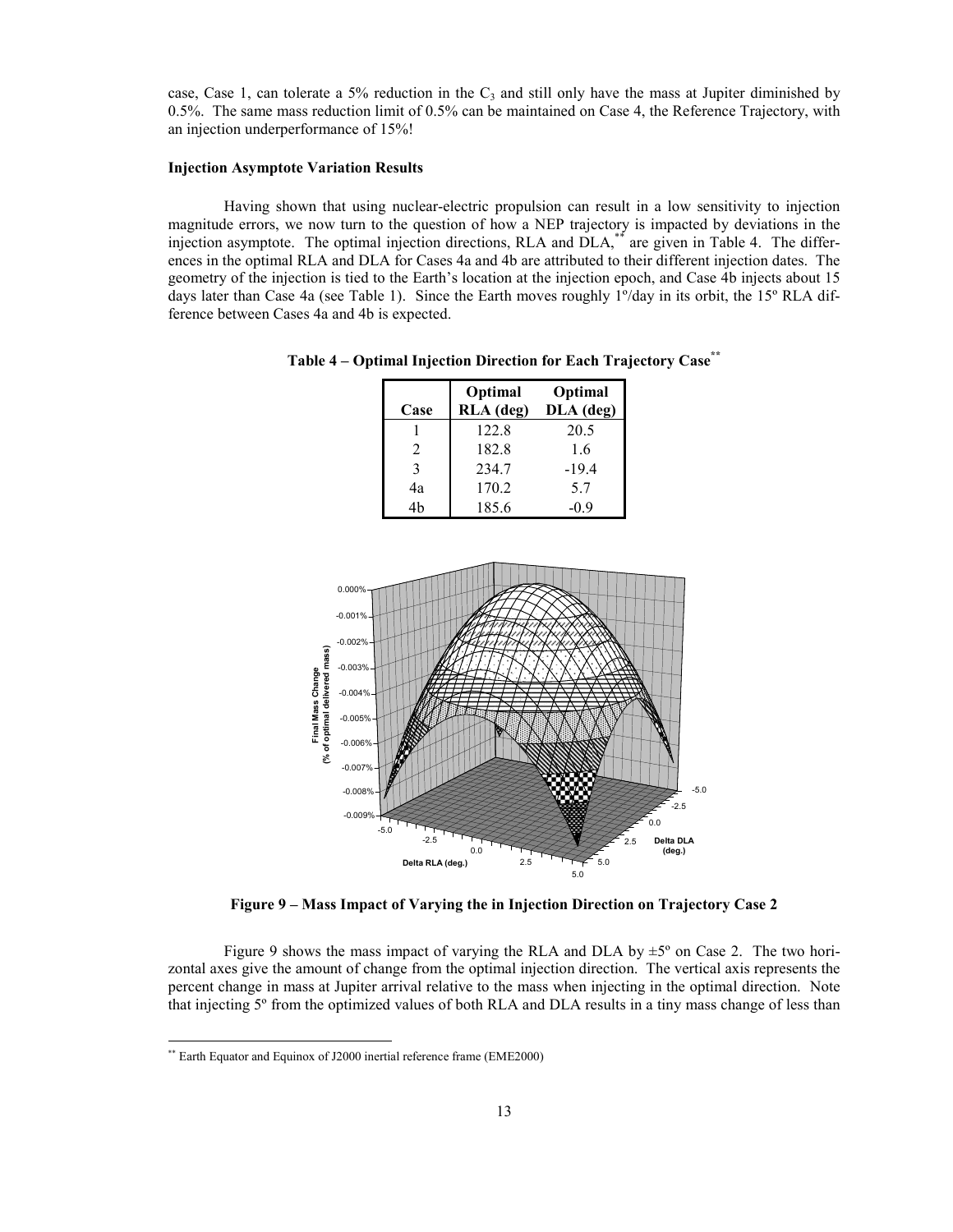3 kg, or 0.009%! As with the  $C_3$  magnitude variations, Case 2 is quite impervious to changes in the injection  $V_{\infty}$  direction. This insensitivity is due to the very low C<sub>3</sub> (only 0.33 km<sup>2</sup>/s<sup>2</sup>), which means this trajectory does not depend heavily on the precise injection conditions. In addition, the relatively long flight time of 7.5 years means there is sufficient time to use the NEP engines to impart the required ∆V and therefore plenty of time to correct any changes to the planned injection conditions.

In Cases 1 and 3, we broadened the RLA range to  $\pm 20^{\circ}$  to explore the possibility of intentionally injecting in an off-nominal direction. It is possible that the node of the assembly orbit will not align with the optimal injection asymptote at the instant injection is desired. Rather than relying on the injection vehicle to perform a costly plane change to reach the optimal departure asymptote, we investigate the performance impact of using the NEP system to compensate for the sub-optimal injection direction.

Figure 10 shows the results of injection direction variations of  $\pm 20^{\circ}$  and  $\pm 5^{\circ}$  in RLA and DLA, respectively, for Case 1. Case 1 exhibits a much greater sensitivity to injection asymptote deviations than Case 2. Even if the RLA range is constrained to  $\pm 5^{\circ}$ , the mass loss is as high as 0.13% (versus 0.009% for Case 2). Also note the "cliff" in performance when the RLA deviation exceeds +15º. While injecting with an RLA value less than the optimal (negative delta-RLA) causes the NEP system to compensate for the sub-optimal departure asymptote, injecting at higher RLA values leads to issues with orbital energy, as well. The RLA is measured in the counterclockwise direction, so increasing the departure RLA means that the injection asymptote is directed closer to the Sun. If the RLA is increased far enough, the injection burn will leave the spacecraft with notably less orbital energy with respect to the Sun than the optimal injection would provide. At that point, the NEP system must compensate for this energy deficiency, and the cost is nearly 3 km/s in low-thrust  $\Delta V$ .



Figure 10 – Mass Impact of Varying the in Injection Direction on Trajectory Case 1

Despite these obstacles, Case 1 can abide a wide RLA range without unreasonable mass losses. A range of at least -20° to +13° in delta RLA (RLA deviations beyond -20° were not evaluated) and  $\pm 5$ ° in delta DLA results in a mere 1% mass decrease. If only a 0.5% mass loss can be tolerated, the full extent of the DLA values and RLA values of  $-16^{\circ}$  to  $+10^{\circ}$  are available.

Trajectory Case 3, however, does not have a steep drop-off in performance when the same DLA and RLA ranges are computed (see Figure 11). It was expected that this trajectory would be more sensitive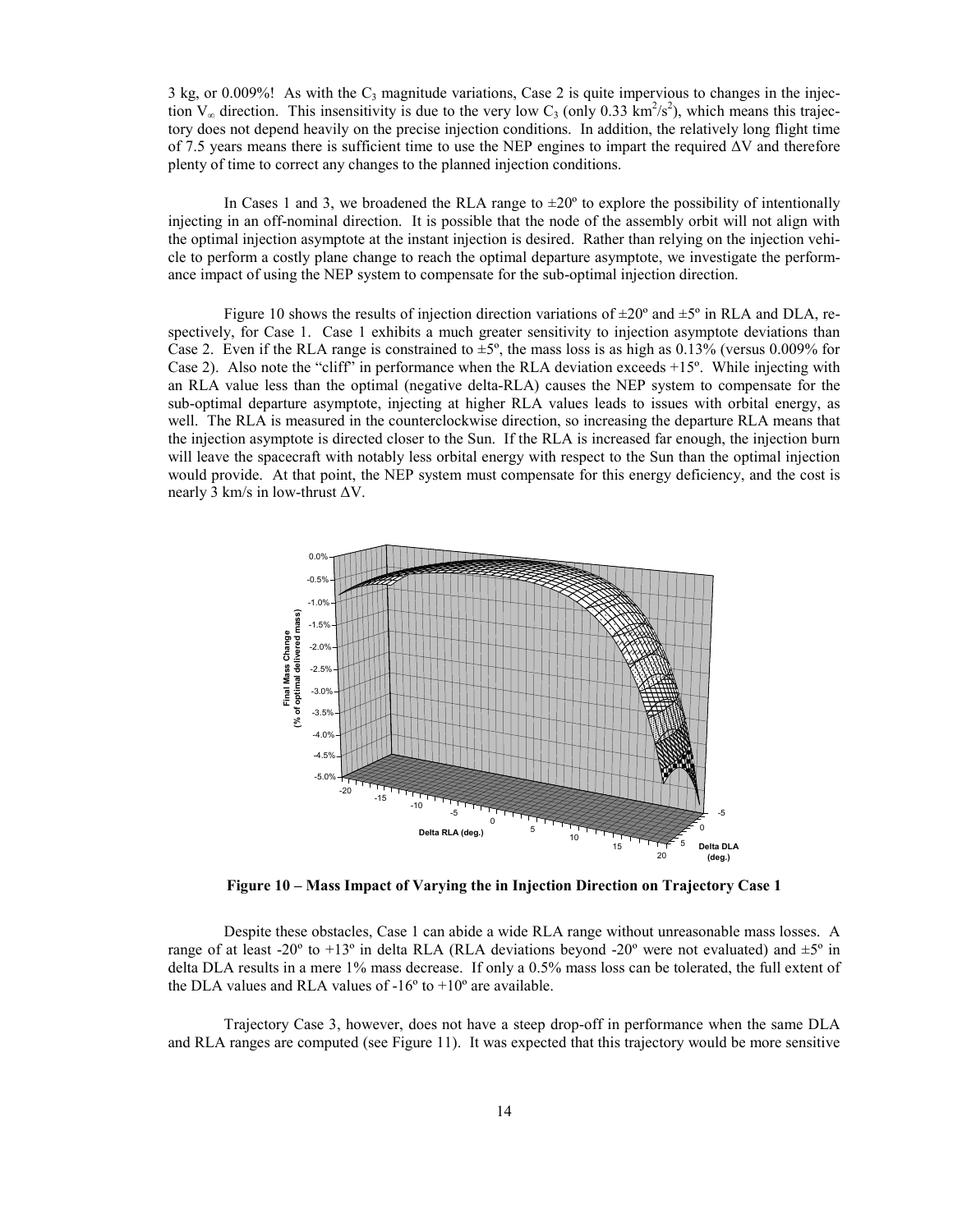to variations in the injection conditions than Case 1, which has the same total flight time, because it must target the intermediate flyby of Earth in addition to arriving at Jupiter on a fixed date. This is obviously not the case, however, and the full RLA and DLA ranges of  $\pm 20^\circ$  and  $\pm 5^\circ$ , respectively, result in mass losses of less than 0.5%. (Note that the "indentations" in the Figure 11 surface plot are due to the convergence tolerances used in performing this analysis.)



Figure 11 – Mass Impact of Varying the in Injection Direction on Trajectory Case 3

One reason Case 3 is less affected by injection asymptote changes is the greater number of optimal coast arcs in this trajectory compared with Case 1. Case 1 only has one optimal coast arc during which it can compensate for sub-optimal injection conditions. This coast arc also occurs a long time after injection (see Figure 2). If there were an optimal coast arc in Case 1 closer to injection, less ∆V would be required to maintain the Jupiter arrival date. Case 3, though, has several optimal coast arcs, many of which are early in the trajectory, as shown in Figure 2. Also, Case 3 has a lower optimal  $C_3$  than Case 1 (see Table 1), so it can be thought of as a smaller vector going in the "wrong" direction, which suggests it should be easier to correct post-injection. This trajectory has more flexibility to cope with sub-optimal injections and therefore does not exhibit the "cliff" in performance that Case 1 has, shown in Figure 10.

The response to injection asymptote perturbations of Case 4b, the MALTO representation of the Reference Trajectory, is given in Figure 12. This figure shows a greater RLA range of  $\pm 25^{\circ}$ , versus  $\pm 20^{\circ}$ for Cases 1 and 3. Like Case 1 (Figure 10), there is a steep drop-off in performance at large increases in the RLA. However, the "cliff" for Case 4b does not manifest itself until the RLA is increased by approximately 22º, which is in a range not covered by the analyses of Cases 1 through 3. In the RLA variation range of  $\pm 20^\circ$ , the largest mass loss for Case 4b is 0.5%, which puts this trajectory on par with Case 3 (shown in Figure 11).

A comparison of the results of varying the injection direction for Cases 4a and 4b is given in Figure 13 with both cases plotted against the same vertical scale. (Case 4a was computed at a finer mesh, so the grid lines in Figure 13 are more closely-spaced in the plot on the left.) The correspondence between the two plots is quite remarkable, especially the negative delta RLA values. It is only at the largest RLA increases that the Mystic and MALTO representations begin to differ significantly. At an RLA increase of 20º, the greatest mass loss in both cases occurs when the DLA is increased by 5º, and the disparity between the Case 4a and 4b mass changes at that point is only 0.05%.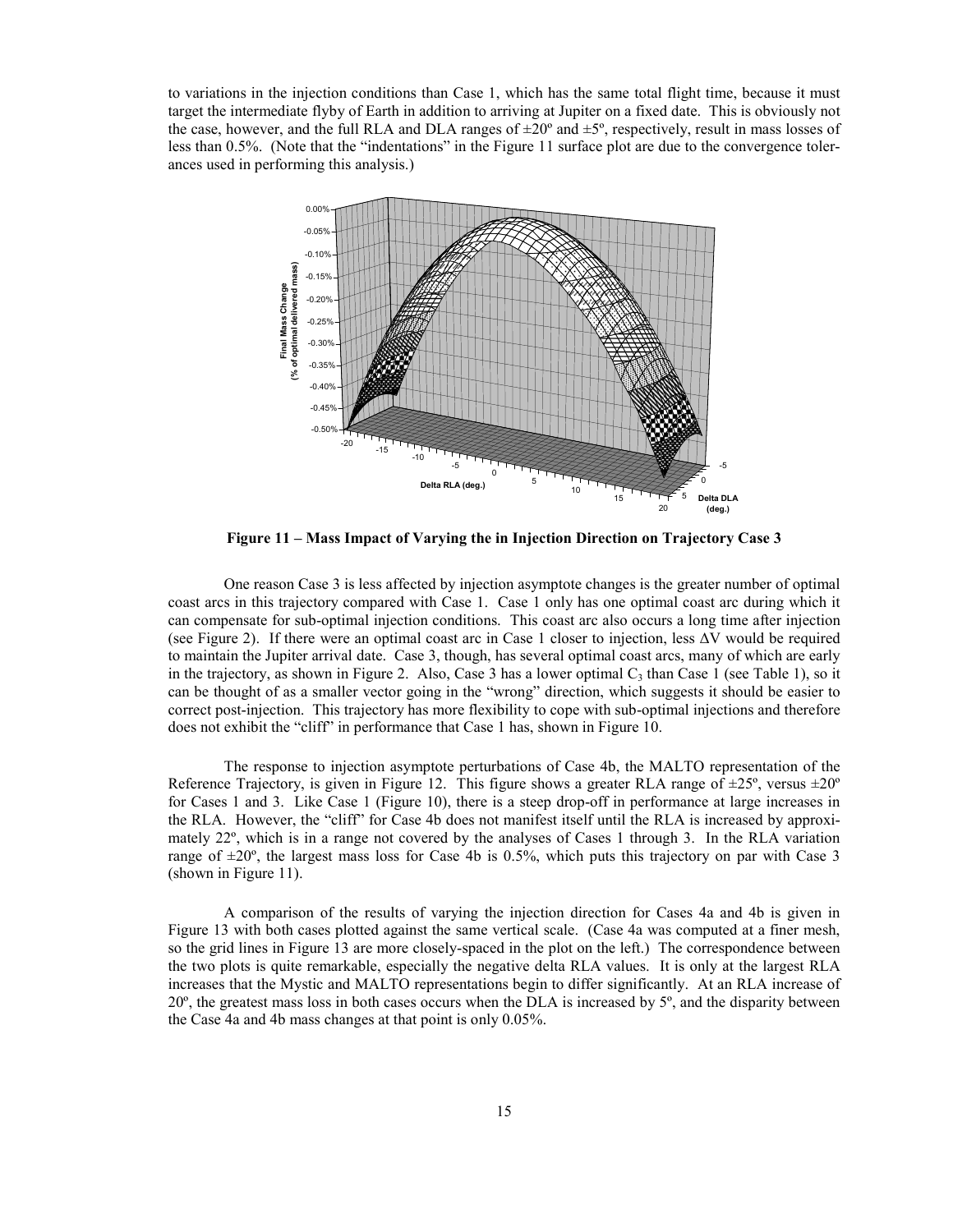

Figure 12 – Mass Impact of Varying the Injection Direction on Trajectory Case 4b



Figure 13 – Mass Impact of Varying the Injection Direction on Trajectory Cases 4a and 4b

When the differences in how Mystic and MALTO model trajectories are considered (i.e. level of fidelity, force models, etc.), the good agreement between their results, evident in Figure 13 as well as Figure 8, is an additional validation of the use of MALTO for performing injection  $V_{\infty}$  variation analyses. Furthermore, Figure 13 illustrates the low sensitivity of Case 4a to variations in the injection asymptote. For an extensive RLA range of  $\pm 25^{\circ}$  and a DLA range of  $\pm 5^{\circ}$ , the mass hit is less than 0.7%. Using the NEP system for this mission can enable a wide range of injection directions without substantial mass performance impacts.

#### INJECTION OPPORTUNITIES

#### Approach

For a launch from the surface of the Earth to an interplanetary departure trajectory, the primary problem is to match the required  $V_{\infty}$  vector to the specified site location.<sup>16</sup> In the mission architecture analyzed in this paper, however, the  $V_{\infty}$  vector must lie within the plane of a regressing assembly orbit for an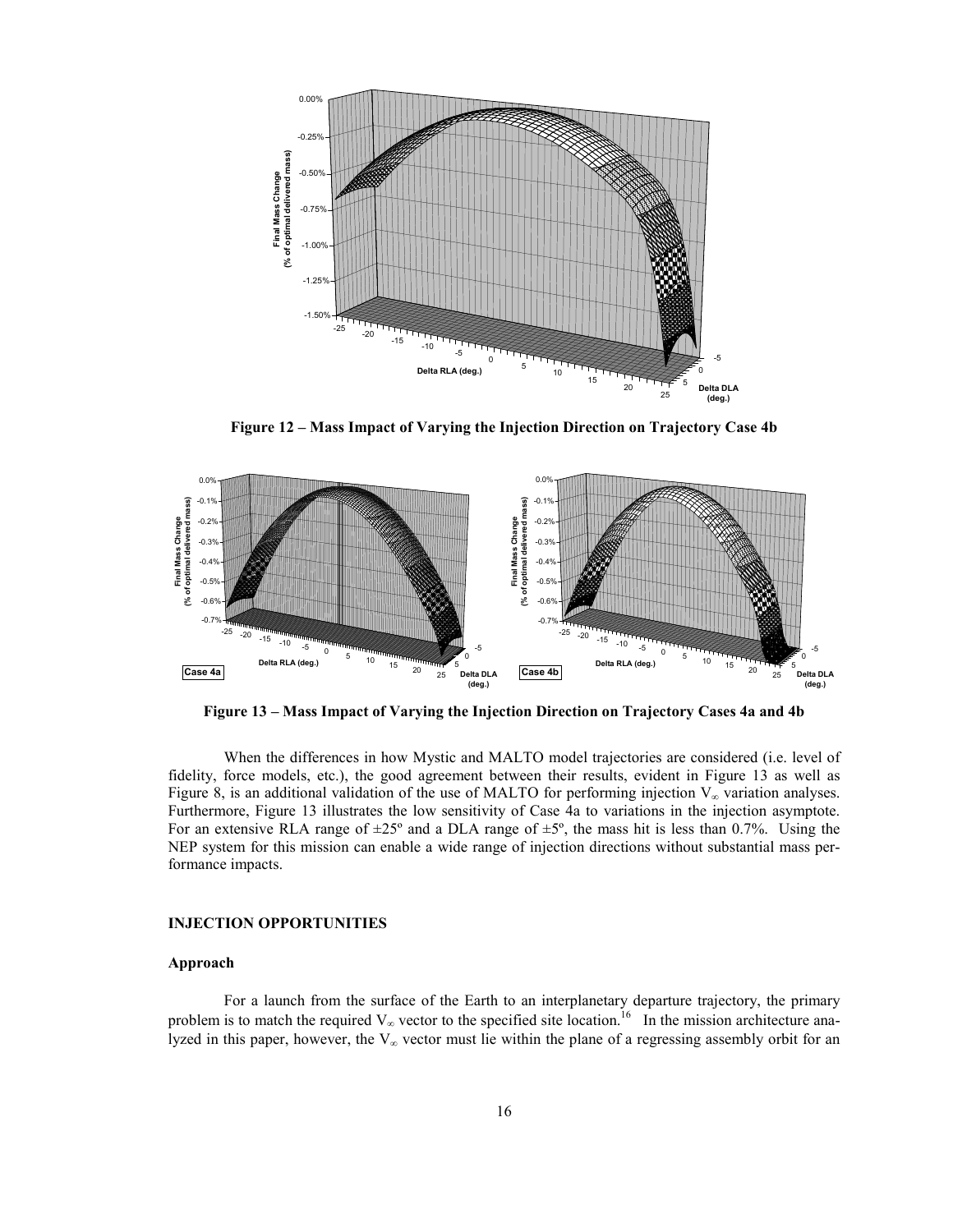injection to be possible. Furthermore, the spacecraft must be phased within the assembly orbit such that the final burn of the final stage takes place at the perigee of the interplanetary hyperbolic trajectory.

Unlike the case of launching from the surface of the Earth, for which in general two injection solutions exist per day, an assembly orbit that is properly located for injection on one day may be incorrectly phased on the following day. The RAAN of an assembly orbit at 400 km altitude and at an inclination of 28.5º regresses at a rate of 7.1º/day. For typical values and rates of change of DLA and RLA of interplanetary trajectories, such an assembly orbit will quickly regress away from the desired targets and another opportunity will not be available until the orbit has regressed 180º. As a consequence, there may be many days within the injection period in which injection from the assembly orbit is not possible.

To increase the number of injection opportunities during the injection period, a targeting tolerance is placed on the nominal RLA and DLA. By allowing the spacecraft to inject into a range of departure asymptotes that are close to the optimal, the number of days when injection is possible is greatly increased. The number of injection opportunities per day and the duration of the injection window are also increased.

#### Results

A representative assembly orbit, with an altitude of 400 km, an inclination of 28.5º, and a RAAN chosen to place the first injection opportunity near the beginning of the injection period, was propagated for the duration of the 84-day injection period given in Figure 14. Each orbit rev during that time was checked to determine if the optimal departure asymptote or any of the nearby asymptotes lay within the orbit plane. If the orbit was aligned correctly and the spacecraft properly phased to allow for an injection burn at the correct position and time, an injection opportunity was defined to exist. The injection period in Figure 14 is taken from the injection period analysis of trajectory Case 4a (also shown in Figure 4). The optimal RLA and DLA targets for that case are given in Figure 15.



Figure 14 – Reference injection period (Case 4a)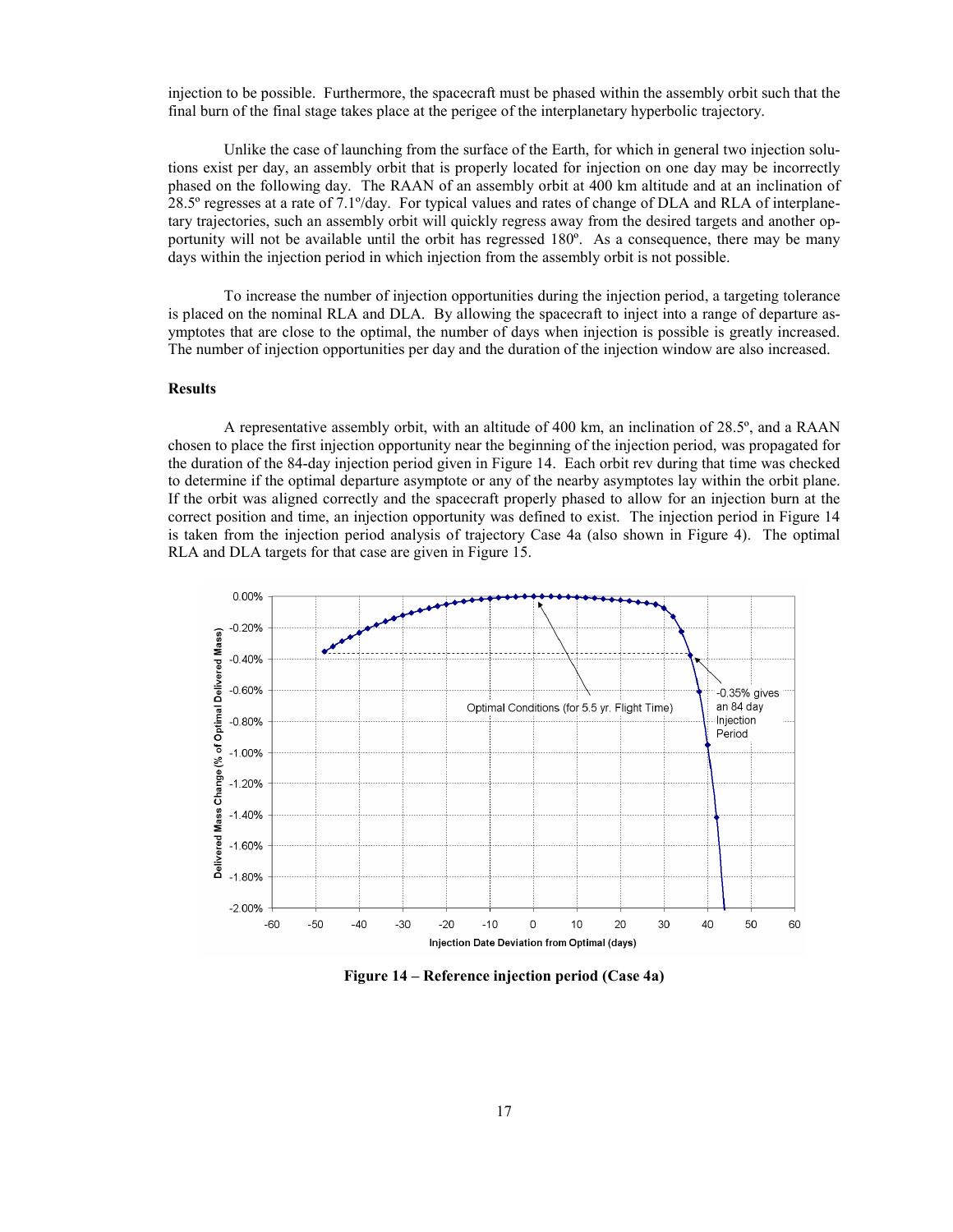

Figure  $15 - \text{Optimized RLA} \& \text{DLA targets}^{**}$ 

The injection opportunities fall into "clusters" that represent the times when the plane of the orbit is near the group of departure asymptotes that are considered acceptable. These clusters are further broken down into ascending opportunities, corresponding to the ascending side of the assembly orbit, and the descending opportunities, corresponding to the descending side of the assembly orbit. The maximum number of injection opportunities per day is equal to the number of orbit revs per day. In this case, the orbital period is 1.54 hours, so the maximum number of injection opportunities in a given day is either 15 or 16. Figure 16 shows an example case in which injections to asymptotes with a DLA within  $\pm 2^{\circ}$  of the nominal value and an RLA within ±25º of the nominal value are allowed.



Figure 16 – Targeting tolerance and injection opportunities  $(\pm 25^{\circ}$  in RLA;  $\pm 2^{\circ}$  in DLA)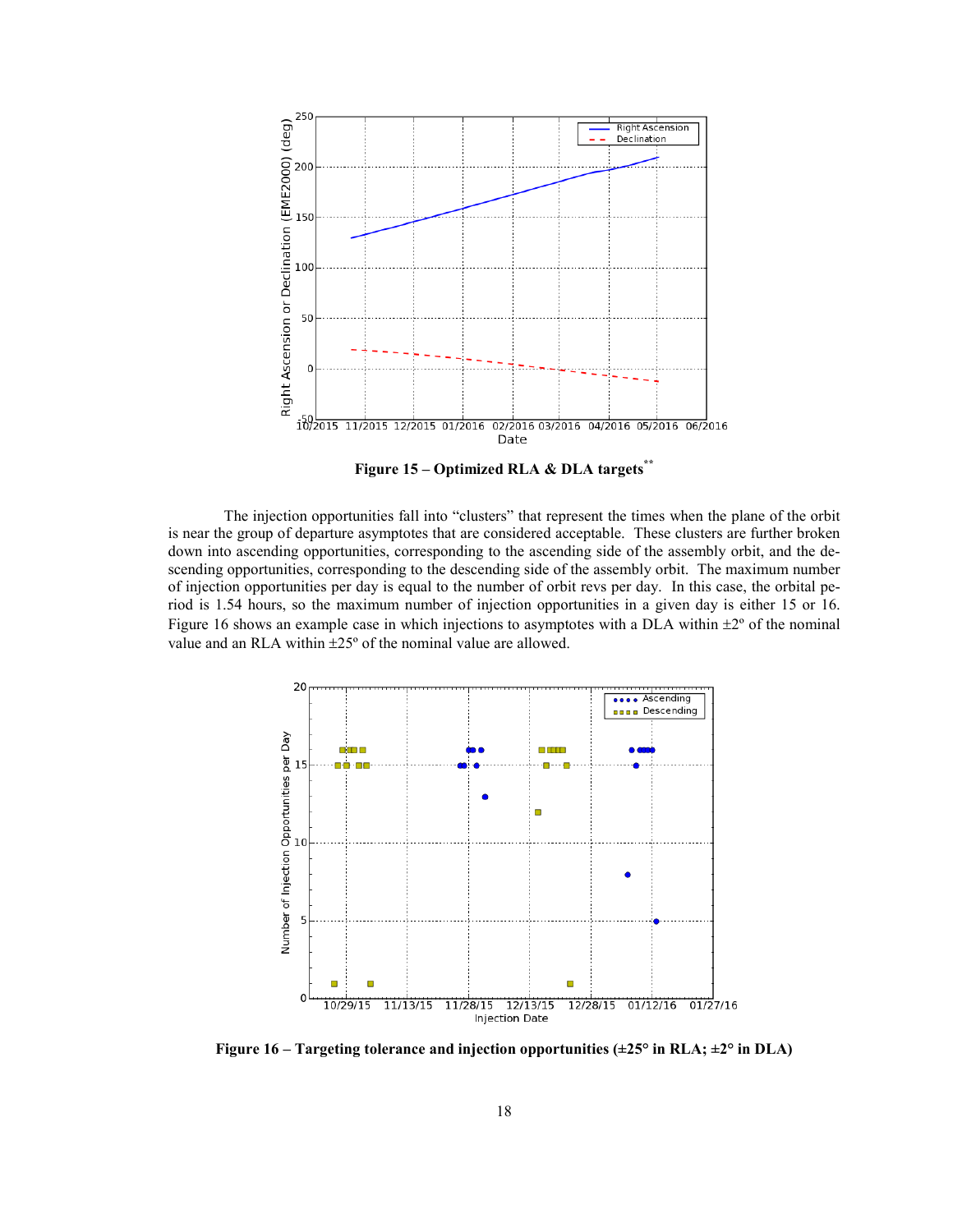For injection onto the nominal departure asymptote, the final stage burn must take place at an instantaneous point in time. If a targeting tolerance is allowed, however, the final stage burn may take place during a finite injection window, analogous to a conventional launch window. Figure 17 shows the duration of the injection window as a function of the RLA and DLA targeting tolerances.



Figure 17 – Injection Opportunity Window and Targeting Tolerance

Figure 18 shows the effects of RLA and DLA targeting tolerances for the assembly orbit described earlier. Moderate targeting allowances, e.g.  $\pm 10^{\circ}$  in RLA and  $\pm 3^{\circ}$  in DLA, allow for injection on 20 days out of the 84-day injection period, which is comparable to the launch period of a typical interplanetary mission launched from the surface of the Earth. However, the total number of injection opportunities is much greater because many of those days may support the maximum of 15 or 16 injection opportunities per day.



Figure 18 – Total Number of Injection Opportunities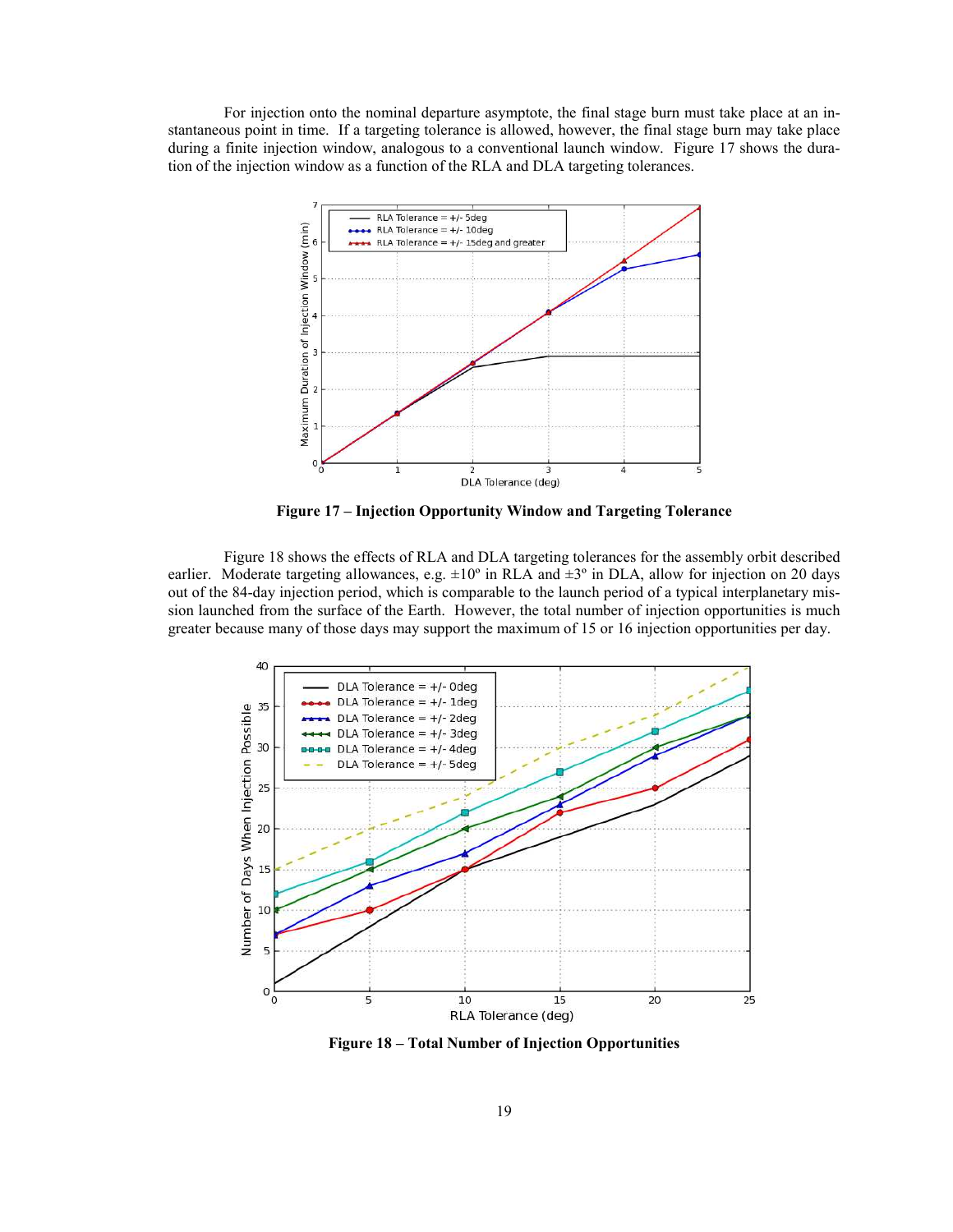Targeting tolerances of  $\pm 25^{\circ}$  in RLA and  $\pm 5^{\circ}$  in DLA, which increase the number of possible injection days to 40, can be sustained without a substantial impact on the delivered mass, as shown in Figure 13, but this assumes a perfect injection by the final stage of the injection vehicle. Injection dispersions must be considered when determining tolerances on the RLA and DLA, but even modest tolerances greatly increase the number of days and opportunities for injection and thus the probability of injection.

#### **CONCLUSIONS**

Nuclear-electric propulsion trajectories to Jupiter can allow for a substantial injection period, broad RLA ranges, and multiple Earth-departure opportunities over the injection period without great sacrifices in mass performance. Using the NEP system and allowing for different trajectory families and arrival times can offer the ability to extend the injection period indefinitely with minor impacts to delivered mass. By examining alternative solutions, one can trade changes in arrival date with injection period length and performance. In addition, employing a NEP system could yield trajectories that are rather insensitive to errors in the injection  $V_{\infty}$  vector as well as planned variations in the injection direction.

Trajectories that had lower optimal injection  $C_3$  values, longer flight times, and/or longer and more numerous coast arcs were less sensitive to injection vector variations and injection date. Lower  $C_3$  solutions reduced the sensitivity of the injection period and the injection vector due to the diminished impact of unfavorable geometry. The longer flight times and increased coasting durations allowed higher  $C_3$  cases to compensate for sub-optimal injection conditions. The large RLA range provided by the NEP system, coupled with long injection periods, increases the probability of achieving Earth departure and fulfilling the mission requirements.

#### ACKNOWLEDGEMENTS

 The authors would like to thank Jon Sims and Louis D'Amario for their guidance and leadership in directing the work presented in this paper. We are also grateful Paul Finlayson, Edward Rinderle, Gregory Whiffen, and Benjamin Engebreth for their work developing and enhancing the low-thrust trajectory optimization software used in these analyses. This work was performed at the Jet Propulsion Laboratory, California Institute of Technology, under a contract with the National Aeronautics and Space Administration.

#### **REFERENCES**

- 1. Williams, S. N., and Coverstone-Carroll, V., "Benefits of Solar Electric Propulsion for the Next Generation of Planetary Exploration Missions," Journal of the Astronautical Sciences, Vol. 45, No. 2, April-June 1997, pp. 143-159.
- 2. Sauer, C. G., Jr., and Yen, C. L., "Planetary Mission Capability of Small Low Power Solar Electric Propulsion Systems," IAA-L-0706, IAA International Conference on Low-Cost Planetary Missions, Laurel, MD, April 12-15, 1994.
- 3. Rayman, M. D., and Lehman, D. H. "NASA's First New Millennium Deep-Space Technology Validation Flight," IAA-L-0502, Second IAA International Conference on Low-Cost Planetary Missions, Laurel, MD, April 16-19, 1996.
- 4. Betts, J. T., "Optimal Interplanetary Orbit Transfers by Direct Transcription," Journal of the Astronautical Sciences, Vol. 42, No. 3, 1994, pp. 247-268.